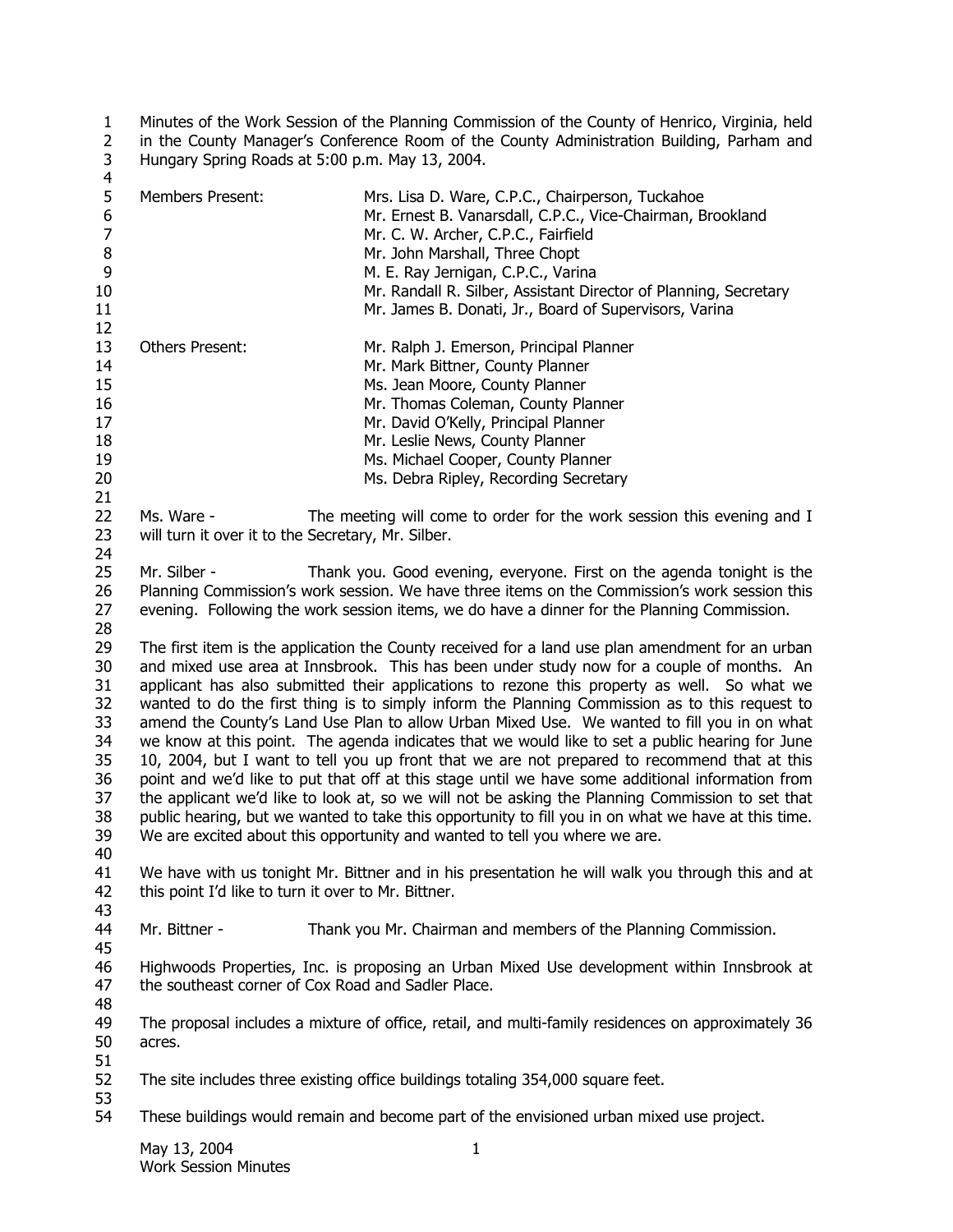| 55                                           |                                                                                                                                                                                                                                                                                                                                                                                                                                                                                                                                                                                    |  |  |  |  |
|----------------------------------------------|------------------------------------------------------------------------------------------------------------------------------------------------------------------------------------------------------------------------------------------------------------------------------------------------------------------------------------------------------------------------------------------------------------------------------------------------------------------------------------------------------------------------------------------------------------------------------------|--|--|--|--|
| 56<br>57                                     | Much of the existing surface parking would be replaced with new structures, including two new<br>five-story parking garages.                                                                                                                                                                                                                                                                                                                                                                                                                                                       |  |  |  |  |
| 58<br>59<br>60                               | Approval of any Urban Mixed Use project is a two-step process first requiring a Comprehensive<br>Plan amendment; and second, approval of a rezoning application.                                                                                                                                                                                                                                                                                                                                                                                                                   |  |  |  |  |
| 61<br>62<br>63<br>64                         | Highwoods has submitted a rezoning application and I will be discussing some of the details of<br>that proposal.                                                                                                                                                                                                                                                                                                                                                                                                                                                                   |  |  |  |  |
| 65<br>66<br>67                               | Urban Mixed Use development is characterized by pedestrian-oriented activity centers which may<br>include a variety of uses such as business, office, multi-family residences, cultural, educational,<br>open space, and other public and private uses.                                                                                                                                                                                                                                                                                                                            |  |  |  |  |
| 68<br>69<br>70<br>71                         | It also encourages greater regulatory flexibility designed to foster innovative development and<br>redevelopment.                                                                                                                                                                                                                                                                                                                                                                                                                                                                  |  |  |  |  |
| 72<br>73<br>74                               | The Rockett's Landing site is the only portion of the County currently designated Urban Mixed<br>Use.                                                                                                                                                                                                                                                                                                                                                                                                                                                                              |  |  |  |  |
| 75                                           | This designation is not intended for general application throughout the County.                                                                                                                                                                                                                                                                                                                                                                                                                                                                                                    |  |  |  |  |
| 76<br>77                                     | It is designed to draw attention to areas where redevelopment should be considered.                                                                                                                                                                                                                                                                                                                                                                                                                                                                                                |  |  |  |  |
| 78<br>79                                     | To be considered for the Urban Mixed Use designation, a proposal must prove the following:                                                                                                                                                                                                                                                                                                                                                                                                                                                                                         |  |  |  |  |
| 80<br>81<br>82<br>83<br>84<br>85<br>86<br>87 | It is compatible with existing land uses.<br>$\bullet$<br>It has adequate infrastructure and will not stress the County's ability to provide service.<br>$\bullet$<br>It has sufficient public facilities and public services.<br>$\bullet$<br>It is served by necessary transportation facilities.<br>$\bullet$<br>It provides design criteria demonstrating a high level of quality.<br>$\bullet$<br>It demonstrates a desirable mix and balance of various land uses; and<br>$\bullet$<br>It meets the design standards set forth in the Urban Mixed Use District.<br>$\bullet$ |  |  |  |  |
| 88<br>89<br>90<br>91                         | The site in question is within the Innsbrook complex south of Nuckols Road and north of Broad<br>Street.                                                                                                                                                                                                                                                                                                                                                                                                                                                                           |  |  |  |  |
| 92<br>93<br>94<br>95                         | In addition to nearby office development, it is in close proximity to The Cedars single-family<br>subdivision to the west, a post office to the north, and The Four Seasons residential<br>condominiums to the east across Cox Road.                                                                                                                                                                                                                                                                                                                                               |  |  |  |  |
| 96<br>97                                     | The site has frontage on Cox Road, Sadler Place, and Waterfront Lake within Innsbrook.                                                                                                                                                                                                                                                                                                                                                                                                                                                                                             |  |  |  |  |
| 98                                           | The proposal includes:                                                                                                                                                                                                                                                                                                                                                                                                                                                                                                                                                             |  |  |  |  |
| 99<br>100<br>101<br>102<br>103<br>104<br>105 | No more than 392 multi-family units<br>Approximately 600,000 square feet of total office space, including the existing office<br>$\bullet$<br>buildings<br>Approximately 48,000 square feet of retail and restaurant space<br>$\bullet$<br>Two five-level parking garages; and<br>$\bullet$<br>Pedestrian and public-oriented spaces including picnic pavilions along the lakefront<br>$\bullet$                                                                                                                                                                                   |  |  |  |  |
| 106<br>107<br>108                            | The proposed sizes of the residential units are smaller than what is typically seen in high-quality<br>multi-family developments.                                                                                                                                                                                                                                                                                                                                                                                                                                                  |  |  |  |  |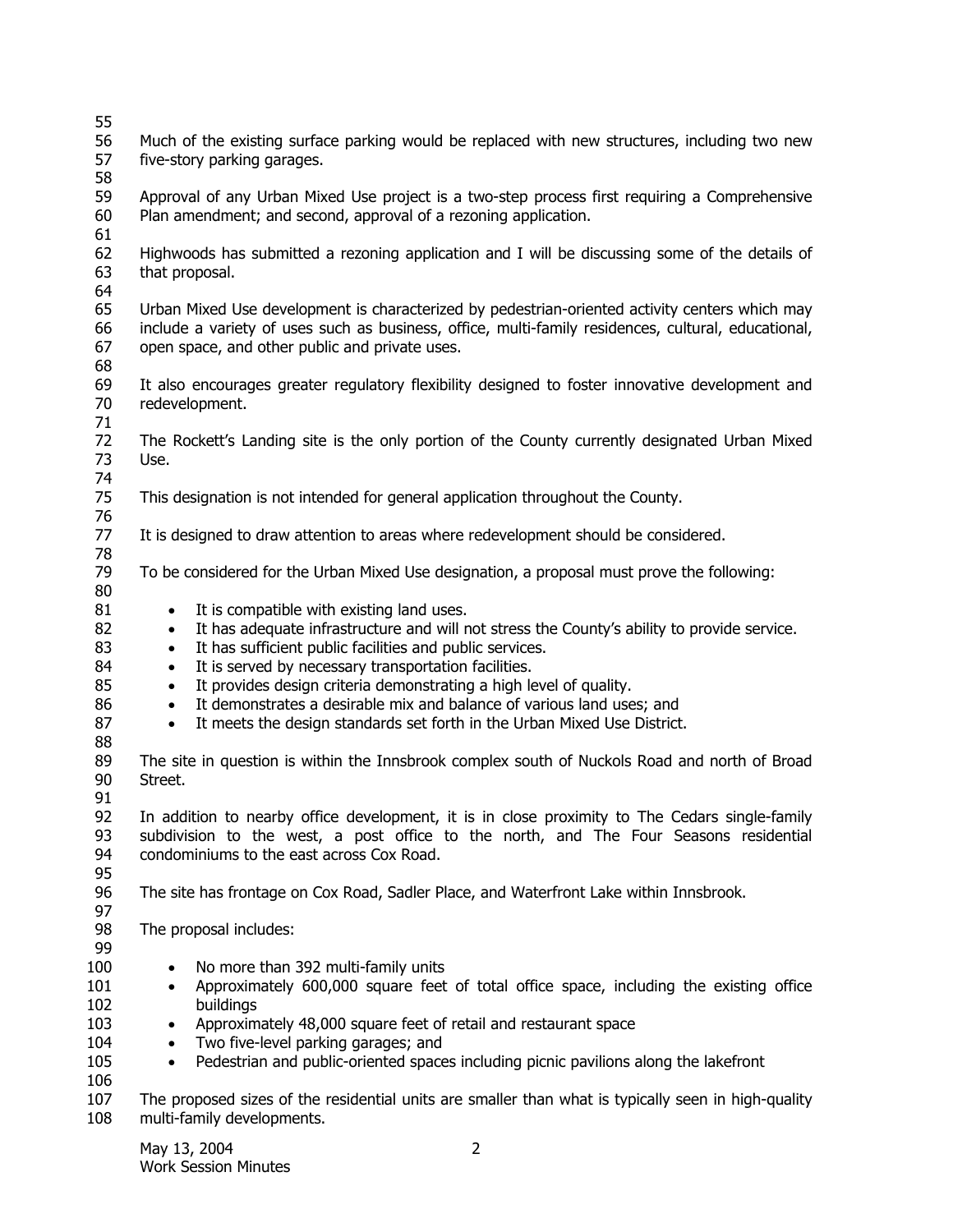- 
- Staff encourages the applicant to consider larger units.
- 

 Staff also recommends these units be high-quality owner-occupied dwellings and not typical garden rental apartments.

 The Innsbrook complex has developed over the past 25 years primarily as a corporate office park but also includes retail, service, and entertainment uses, as well as residences at the periphery.

- It also includes a system of pedestrian trails, lakes, and other public amenities.
- 

 Innsbrook has basically "built out" in a typical suburban fashion where land uses are separated and primary transportation is via the automobile.

- Before Urban Mixed Use becomes a reality, several factors must be examined.
- One is the appropriateness of Innsbrook for Urban Mixed Use development.
- Rockett's Landing is an older urban area straddling the Henrico County / Richmond city line.
- Urban Mixed Use is designed to facilitate revitalization of areas such as this.
- Innsbrook, on the other hand, is a fairly modern suburban development.
- Before Urban Mixed Use is approved, it must be determined whether it would benefit the economic condition of this part of the County.
- An Urban Mixed Use designation could change the character of Innsbrook and allow redevelopment and infill opportunities.
- This could perhaps create a next phase for Innsbrook and allow it to maintain its economic vitality.
- Another factor to consider is the extent of the Urban Mixed Use designation.
- Highwoods owns additional properties in Innsbrook beyond the site in question.
- It has also indicated it may pursue additional Urban Mixed Use designations within Innsbrook.
- It is logical to examine the possibility of designating more of Innsbrook as Urban Mixed Use beyond what is currently proposed.
- The proposed site is removed from the established retail area at Cox Road and West Broad Street.
- 
- A development incorporating this existing commercial area could create the more pedestrianoriented project envisioned by the Urban Mixed Use District.
- 

 Staff believes the site in question should not be considered in isolation, but should be seen as a "first step" in the potential redevelopment of Innsbrook.

- 
- The third major factor to consider is the provision of adequate infrastructure.
- Urban Mixed Use development is much denser than typical suburban development.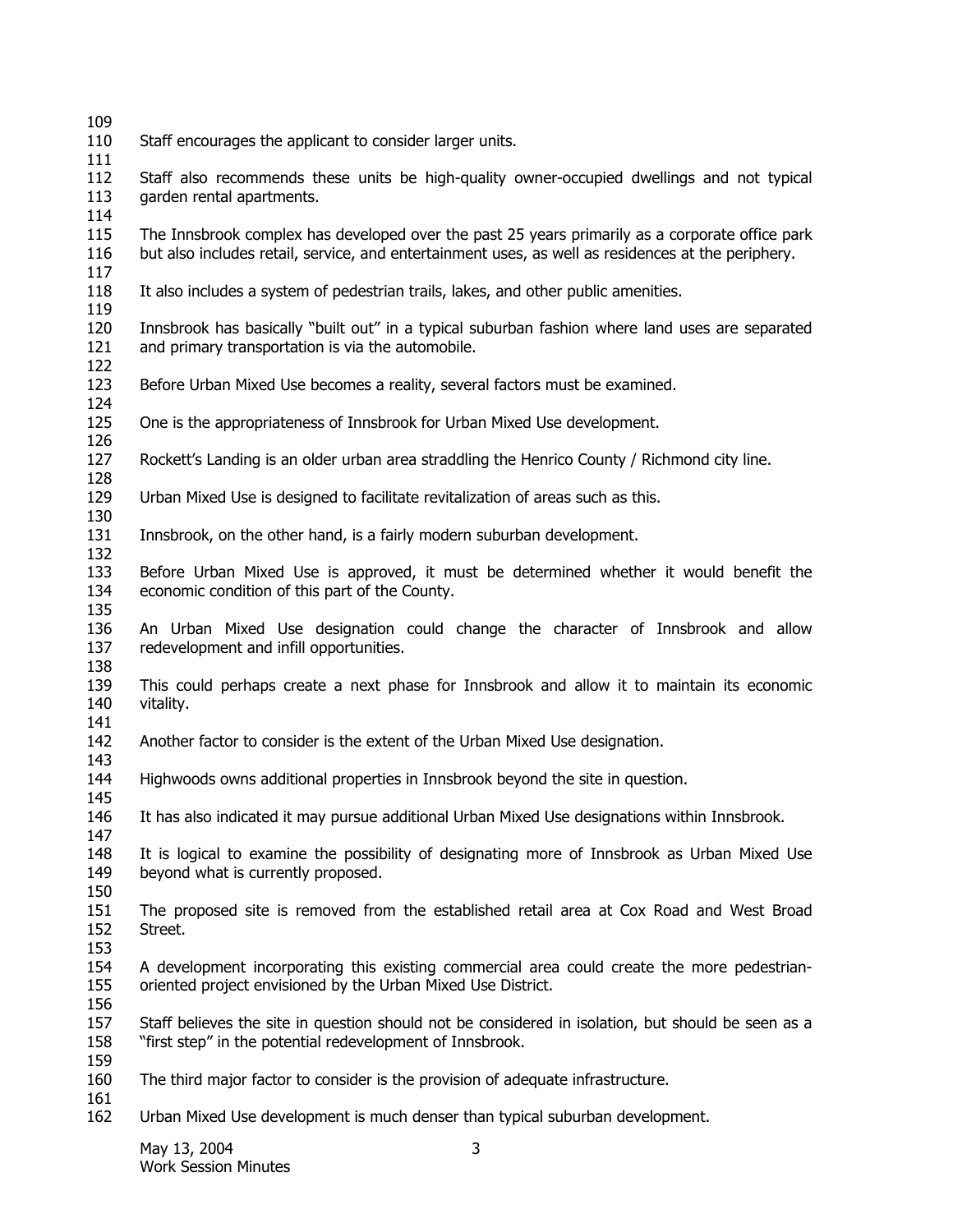| 163        |                                                                                                                                               |                                                                                                                                                                                                 |  |  |
|------------|-----------------------------------------------------------------------------------------------------------------------------------------------|-------------------------------------------------------------------------------------------------------------------------------------------------------------------------------------------------|--|--|
| 164        |                                                                                                                                               | Capacity increases for transportation, water, and sewer facilities will be necessary.                                                                                                           |  |  |
| 165        |                                                                                                                                               |                                                                                                                                                                                                 |  |  |
| 166        |                                                                                                                                               | The Public Works Department has recommended deferral of this application to allow sufficient                                                                                                    |  |  |
| 167        | time to review the traffic impact study.                                                                                                      |                                                                                                                                                                                                 |  |  |
| 168        |                                                                                                                                               |                                                                                                                                                                                                 |  |  |
| 169        |                                                                                                                                               | Public Utilities has also stated this proposal should not be approved until supporting                                                                                                          |  |  |
| 170        |                                                                                                                                               | documentation for the proposed densities is submitted.                                                                                                                                          |  |  |
| 171        |                                                                                                                                               |                                                                                                                                                                                                 |  |  |
| 172        | Public Utilities also states there will be an impact on downstream water and sewer facilities but                                             |                                                                                                                                                                                                 |  |  |
| 173        | that no analysis of these facilities is provided with the submittal. This information is required by                                          |                                                                                                                                                                                                 |  |  |
| 174        |                                                                                                                                               | the Urban Mixed Use Ordinance. Until it is submitted, this application should not move forward.                                                                                                 |  |  |
| 175        |                                                                                                                                               |                                                                                                                                                                                                 |  |  |
| 176        | Additional analysis is also necessary to assess the potential impacts on schools, fire protection,<br>police services, and other public uses. |                                                                                                                                                                                                 |  |  |
| 177        |                                                                                                                                               |                                                                                                                                                                                                 |  |  |
| 178        |                                                                                                                                               |                                                                                                                                                                                                 |  |  |
| 179        |                                                                                                                                               | County agencies are currently reviewing the submittal, although formal comments have not yet<br>been received from all departments. Given the amount of information and level of analysis still |  |  |
| 180<br>181 |                                                                                                                                               |                                                                                                                                                                                                 |  |  |
| 182        |                                                                                                                                               | required, staff believes this application is not ready to be scheduled for a public hearing.                                                                                                    |  |  |
| 183        |                                                                                                                                               | Staff recommends continued review of this proposal and the scheduling of another work session                                                                                                   |  |  |
| 184        |                                                                                                                                               | when appropriate. This would permit the Planning Commission to familiarize itself with the details                                                                                              |  |  |
| 185        |                                                                                                                                               | of the project prior to scheduling a public hearing.                                                                                                                                            |  |  |
| 186        |                                                                                                                                               |                                                                                                                                                                                                 |  |  |
| 187        |                                                                                                                                               | This concludes my presentation. I would be happy to answer any questions you may have. The                                                                                                      |  |  |
| 188        |                                                                                                                                               | applicant is also available to answer any questions from the Commission.                                                                                                                        |  |  |
| 189        |                                                                                                                                               |                                                                                                                                                                                                 |  |  |
| 190        | Mr. Jernigan -                                                                                                                                | You said 392 multi-family units but will they all be owner occupied?                                                                                                                            |  |  |
| 191        |                                                                                                                                               |                                                                                                                                                                                                 |  |  |
| 192        | Mr. Bittner -                                                                                                                                 | That is what we would recommend. Right now the proposed zoning just                                                                                                                             |  |  |
| 193        | says multi-family residence.                                                                                                                  |                                                                                                                                                                                                 |  |  |
| 194        |                                                                                                                                               |                                                                                                                                                                                                 |  |  |
| 195        | Mr. Jernigan -                                                                                                                                | In the Rockets Landing, what was the (unintelligible)                                                                                                                                           |  |  |
| 196        |                                                                                                                                               |                                                                                                                                                                                                 |  |  |
| 197        | Mr. Silber -                                                                                                                                  | (Unintelligible)the required minimum of 20 units.                                                                                                                                               |  |  |
| 198        |                                                                                                                                               |                                                                                                                                                                                                 |  |  |
| 199        | Mr. Archer -                                                                                                                                  | Did he indicate the square footage? What is proposed?                                                                                                                                           |  |  |
| 200        |                                                                                                                                               |                                                                                                                                                                                                 |  |  |
| 201        | Mr. Bittner -                                                                                                                                 | Yes, I am trying to remember the numberone bedroom is 550 sq. ft.                                                                                                                               |  |  |
| 202        |                                                                                                                                               | and a two bedroom is 800 sq. ft. and a three bedroom is 1100 sq. ft.                                                                                                                            |  |  |
| 203        |                                                                                                                                               |                                                                                                                                                                                                 |  |  |
| 204        | Mr. Vanarsdall -                                                                                                                              | Three bedrooms are what?                                                                                                                                                                        |  |  |
| 205        |                                                                                                                                               |                                                                                                                                                                                                 |  |  |
| 206        | Mr. Bittner -                                                                                                                                 | One bedroom units shall be a minimum of 550 sq. ft. Two bedrooms will                                                                                                                           |  |  |
| 207        |                                                                                                                                               | be a minimum of 800 and three bedrooms is a minimum of 1100.                                                                                                                                    |  |  |
| 208        |                                                                                                                                               |                                                                                                                                                                                                 |  |  |
| 209        | Mr. Archer -                                                                                                                                  | That is what is proposed?                                                                                                                                                                       |  |  |
| 210        |                                                                                                                                               |                                                                                                                                                                                                 |  |  |
| 211        | Mr. Bittner -                                                                                                                                 | That is what is in the proffers.                                                                                                                                                                |  |  |
| 212        |                                                                                                                                               |                                                                                                                                                                                                 |  |  |
| 213        | Mr. Archer -                                                                                                                                  | And what was                                                                                                                                                                                    |  |  |
| 214        |                                                                                                                                               |                                                                                                                                                                                                 |  |  |
| 215        | Mr. Bittner -                                                                                                                                 | Something bigger. We haven't actually settled on a number, but those                                                                                                                            |  |  |
| 216        | are much smaller than(unintelligible)                                                                                                         |                                                                                                                                                                                                 |  |  |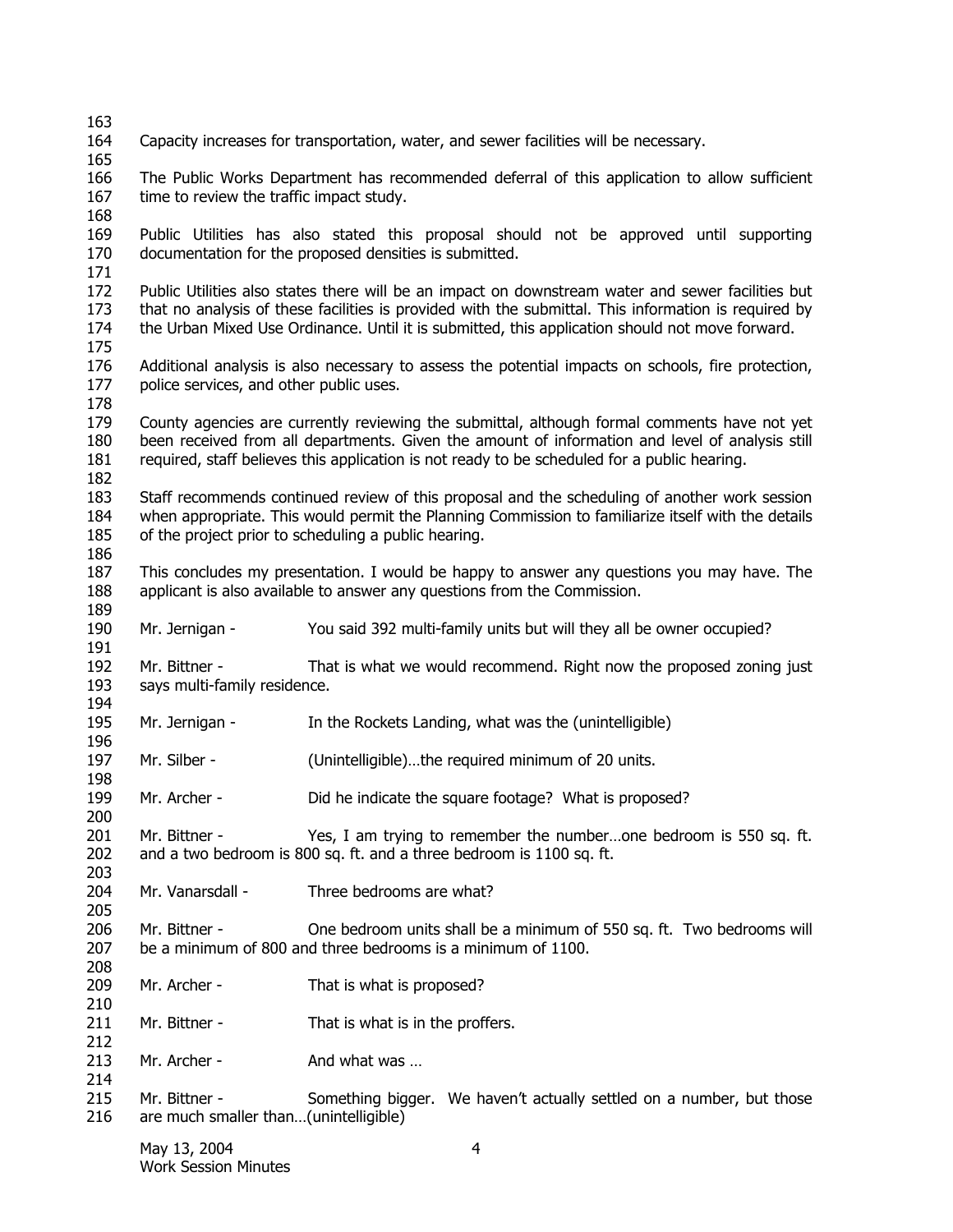218 Ms. Ware - You don't have anything based on the style or quality?

219 220 221 222 Mr. Bittner - Well, we do have a slide here. I believe this is one of the proposed apartment buildings. Is that correct? They are in the proffers that were submitted with the rezoning application.

224 225 226 227 228 229 230 231 232 233 234 235 236 237 238 239 Mr. Silber - What makes this somewhat complicated is the process that Mark indicated. It is a two-step process. You've got the Amended Land Use Plan to designate an area for a mixed use, but the plans represent that. What is different from other classifications, as you know, sometimes the Board does approve something in conflict with the Plan. This doesn't allow that to take place. We had to amend the Land Use Plan to Urban Mixed Use and then consider the zoning application. While the rezoning application has been filed, we have not analyzed that or studied that, and we have at this point a request to change the Land Use Plan, so the information we have is not real detailed and we have not put them in a detailed fashion. The applicant is here. Highwoods is here; the representative from Highwoods is here. If you want to get into some of the details that they have at this point, or you'd like to hear more about that, they could explain that. At this point, it is really just a work session to tell you generally what is coming forward and set a public hearing for the Land Use Plan Amendment to be considered at some future time, and the zoning would be coming forward and we could then share with you more information. At this point, it is somewhat general. I think the folks over here will be glad to describe for you with whatever level you want. At this phase, I am not sure we need to get into all of the details.

240

242

244

246

248

250

253

256

260

265

267

217

223

- 241 Ms. Ware - (unintelligible) re-application process.
- 243 Mr. Silber - That is correct and they have gone through that re-application process.
- 245 Ms. Ware - That is what you are going from now?
- 247 Mr. Vanarsdall - I didn't hear that.
- 249 Mr. Silber - They are proposing 392 residents.
- 251 252 Mr. Vanarsdall - My only comment was that I was surprised at the square footage, the reason I asked that.

254 255 Mr. Silber - They offer in the form of a proffer that they, the staff is looking at that. We feel that the square footage…(unintelligible).

257 258 259 Mr. Archer - The first step is to amend the Land Use Plan. In other words, we amend the Land Use Plan, and if some reason this didn't go forward, the Land Use Plan is still amended, right?

261 262 263 264 Mr. Silber - And that is the case with a lot of Land Use Plans. The County has amended their Land Use Plan showing Urban Mixed Use in that area. The zoning application has been filed for that zoning. If this application doesn't go forward, the Land Use Plan could still be amended.

266 Mr. Marshall - The actual project comes later under this designation (unintelligible).

268 269 Mr. Silber - What we are shooting for. I think what the applicant would like for us to consider is a public hearing on the Land Use Plan and maybe the zoning cases in July. Whether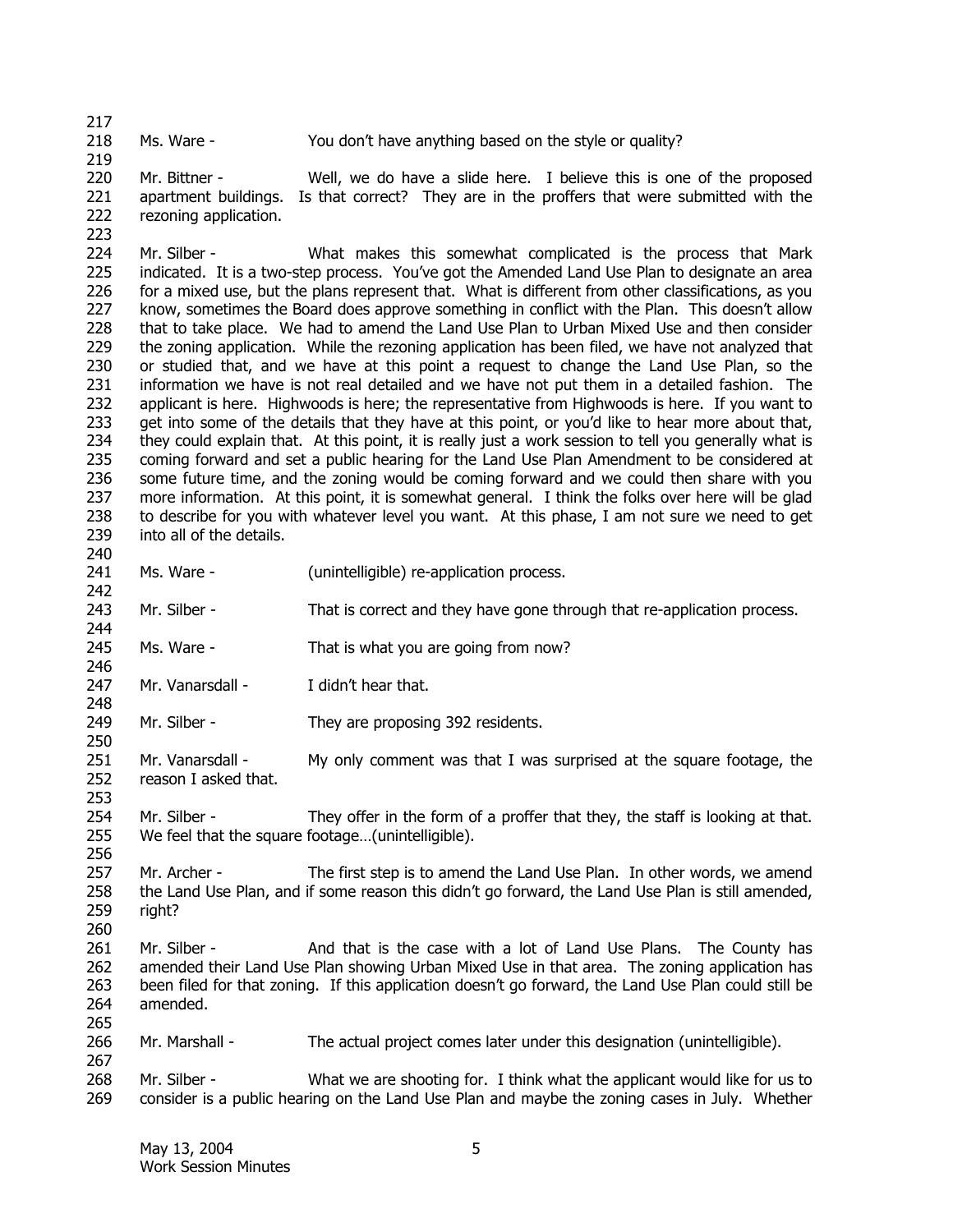270 271 we can pull that off or not, I am sure that there is a lot of work to be done between now and then, but we (unintelligible).

272

273 274 275 276 277 278 279 Mr. Jernigan - I would like to say something on the 392 units. The amount is ... what we have in the County now. I like the design and I like the idea of having mixed use. But I would like to see some of these as condominiums for sale rather than all rental units. Right now we are pushing 32,000 rental units in this County. At the last official count, it was 31,414 and then I know that there were some more units zoned, so they are pushing that 32,000 figure right now. I just say that for the record.

280 281 Mr. Vanarsdall - The square footage is nothing to write home about. I will say that for the record. Mr. Secretary said that…

282

283 284 285 286 287 288 289 290 291 292 293 294 295 296 297 Mr. Silber - I am not sure how much we want to get into this. The concept which is on the (unintelligible) on the easel and Mark had it on the screen earlier and it was hard to see. The concept was for there to be a central corridor that runs from the northern side of the property down towards the lake, and through this corridor would be retail on the ground floor, and above the retail we would have offices and in situations we'd have a residential above retail. With this corridor, it would be a pedestrian oriented corridor and (unintelligible), with a pedestrian plaza area as you get closer to the lake. So, the concept, I think it is a good concept. It creates a situation and environment where you can live close by, work close by, shop right there and recreate. So, the theory here is that you don't have to hop in your car and drive downtown. You can live here, go downstairs and get something to eat, and work close by. So you really wouldn't even have to have a car if you didn't want one, but what we are seeing happening in Innsbrook is a real interest in taking some of this large surface parking area and converting these parking areas into more office buildings, retail with limited space, so really I'm sorry Innsbrook has become under utilized area as far as its potential. I think we are beginning to see this in the first stage.

298

299 300 Mr. Marshall and Mr. Kaechele have been shown a presentation by Highwoods that does have more detail and more information.

301

302 303 304 305 306 307 308 309 310 311 312 313 314 315 OK, if there are no further questions, I will go on to the next item of business. Before I get on to Item 2, let me make an announcement. There have been some additional staff changes in the Planning Department and I wasn't sure if the Planning Commission was aware of those. I wanted to make that announcement. It was announced at the Board of Supervisors meeting Tuesday, but we have created an additional Assistant Director's position in the office, and with my vacating one of those, there are two vacant Assistant Director's positions in the office and we have filled those two. If you haven't heard, we have filled them with Joe Emerson and Dave O'Kelly. I am happy to say that I have two Assistant Directors and I think we have an outstanding team that we are looking forward to bigger and better things with. What that does though is create two more spaces. We haven't finished that. We are just going to have to get through it, but we have more vacancies and we will be moving very quickly. If the Commission is interested, I have an organizational chart that shows how we are set up now, because we are different department than we were before and I didn't know if you cared to see how it is structured, but I have that if you are interested.

- 316 317
- Ms. Ware The Yes, I would like that.

318 319 320 321 322 323 Mr. Silber - Are there any questions on the Planning Office structure? The second page is the Department of Community Revitalization headed by Mr. Marlles and his staff. Mr. Marlles has not moved out of our office yet, but he is still physically there, and functionally we have made the change, but physically we have not. So, we are still working on obtaining space.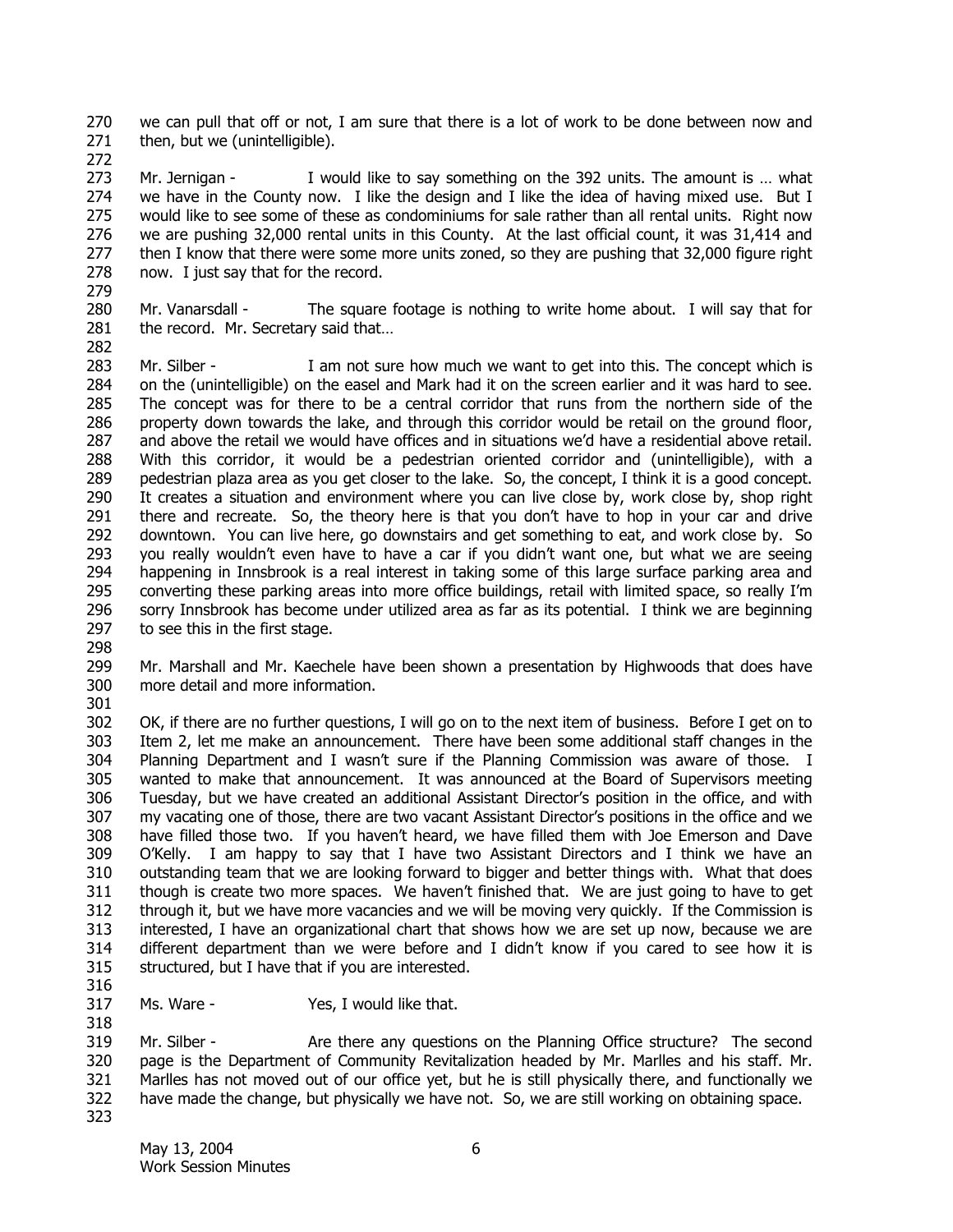324 Mr. Vanarsdall - Are you going to move over to his office?

326 Mr. Silber - Yes, sir.

328 Mr. Vanarsdall - How are you going to put two Assistants in one office?

330 331 332 333 334 335 336 337 Mr. Silber - Well, they are very good friends. We will be building another hard wall office. We haven't really talked about that, have we? If you look at that second page, the Community Development Block Grant group, John Young and his staff, which are physically across the hall from where our space is, they will be moving out. That will free up some space and we will move some staff out of closets. Mr. Kennedy has been working in a closet for a while and he will actually be getting some space. This will help that a little bit, so we are looking forward to the changes and if the Commission has questions as to who reports to whom, or the flow of information, feel free to ask myself or one of the staff.

339 340 Mr. Archer - Mr. Secretary, we never had the opportunity to recognize your promotion.

342 343 344 345 346 Mr. Silber - Thank you. Moving on to the second item on the work session tonight. This is relating to the Planning Commission's Matters relating to Planning Commission administrative practices and preferences. With your permission, I thought what I might do is remind you about where this came about on this agenda and walk you through some of the changes we have made and remind you where we are in this context.

347

325

327

329

338

341

348 349 350 351 352 353 354 355 356 357 358 359 360 361 362 363 364 365 366 367 368 369 370 371 372 373 If you recall, back in September there were some changes made, and some we want to keep in place and some, I think, we are beginning to evolve with. Some of the information you all shared back through the Chairman were good comments, but some of them related to technical matters relating to parking or zoning for daycare centers and things like that. Those are good comments, but I think maybe the purpose here was to talk about the administrative practices of the Planning Commission staff, and I think those technical things we will be dealing with through other processes. So we don't want them to (unintelligible). But, if you recall, back in September, there were some changes that took place because of some concerns that were expressed. Let me tell you where we are with the changes based upon the concerns that we heard at that time. One of the concerns dealt with the proper level of staffing and the review of plans and rezoning cases and presentations like that at a Planning Commission meeting. What we have done is we have senior level staff provide more training and guidance to junior staff in the review of plans and zoning cases. As you have noted, we have had senior level staff making presentations now. The coaching and assistance being provided, I think has been very valuable for our younger staff, and we have also hired a consultant to offer training in presentations to our staff. Each of our planners have gone through 12 hours of classroom training on making presentations and are trying to improve on the presentations. It took place over the last six or eight weeks, but we are hoping that this will be helpful in their utilization of making presentations, so we are hoping to make the presentations more uniform so that while there are still styles, the information that is shared will be more uniform in the way it is presented, so we have trained staff, and what we would like to be able to do is provide them some opportunities to begin to get back into making presentations and phase them, so that is where we are. As we hire new staff, junior staff coming in, I think we will probably use this approach. Instead of just hiring them and saying, "Here are the plans. You are going to present them next month," we will put them through a more detailed process of being trained and brought through with guidance by senior staff. In spite of the changes we have made, I think it is a positive.

374

375 376 377 Another concern was expressed that we dealt with was staff names on staff reports. This was a concern that dealt with communication on cases and plans. It was felt that maybe the Principal Planner or a person in a higher level should be shown on the agenda and staff report, and as you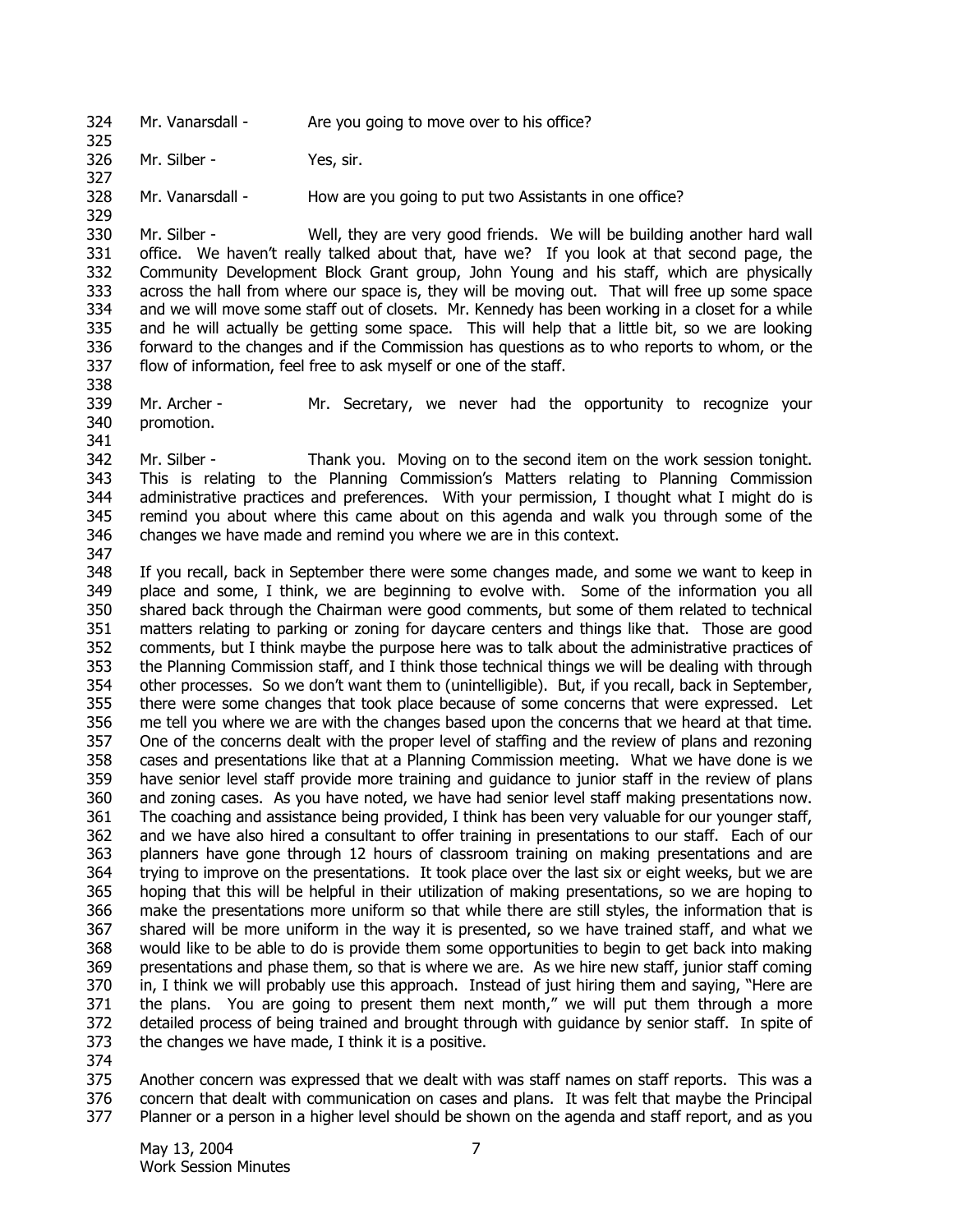378 379 380 381 382 383 384 recall, we removed the names from the staff report for a while, and now we have put the names on there and the senior staff member on there as well as the staff planner that handled the case. I would like to be able to continue to use this team approach, and with close supervision still, and probably for a while continue to show that the senior level staff person and the staff planner who handled the case on the staff report. I would actually encourage the Planning Commission to, if possible, call the senior level staff person, to get the information. We can continue to have the team situation where the junior staff is learning the process.

386 387 388 Mr. Vanarsdall - May I ask a question? On the way you have it now, for example, you may have O'Kelly and Christina back there…we know that they are working the case. Why would I call Dave O'Kelly or someone else? Why would I do that?

390 391 392 393 394 395 396 397 Mr. Silber - Well, I guess what I am saying is if Leslie News makes a presentation and Mike Cooper was the one who reviewed the plans, if you could make your first call with Leslie, she is going to know the details of the plan and also the way to answer your question and provide you with that senior level guidance. If you can't reach Leslie, then Mike Cooper is there to help you. Our senior staff will not be as accessible and you will probably have to go to the staff planner, but we would like to be providing the Planning Commission with the highest level of guidance, and I am not suggesting calling the Directors, but the Principal Planner. He is the level planner who knows the details of the case.

399 400 401 402 Mr. Vanarsdall - Well, not necessarily. I am not trying to throw a monkey wrench into the work, but this is the real thing that happens. So and so is going to call somebody, and they are going to call me back. How would the senior person know whether she'd ever made that call or called me back or not? It just seems like it is some extra steps…

404 405 406 407 408 409 410 411 Mr. Jernigan - Randy, I understand what you want to do. I also understand the reason. Our staff here, whether you call Leslie or whether you call Mike, both of them are that informed. It is not that we, we have good staff. If we had an inferior staff, I'd say yes, but I can call Mike or I can call Leslie, and probably get the same information, because if they are working the same case, they probably know as much about it; each one probably knows as much about the case, and just like Ernie is saying, if he asks Mike to call somebody, Leslie may not know about it.

412 413 414 415 416 417 418 Mr. Silber - Let me look at it this way. You asked me, in your own judgment who to call, and I think if it is just to find out whether Mike has called someone, you can call Mike. You don't need to call over his head, but if you need some guidance on how to handle a situation that might be a little tricky, then I'd prefer you talk to Leslie. Not that I don't have faith in Mike, but Leslie is at that level and I want her to advise that level of expertise of knowledge. If the basic question is whether it is someone to call or what is the …. On 800 trips, go to that person and find out that kind of knowledge.

420 421 Mr. Jernigan - I see what you are saying. We just have a good staff. That is the bottom line. We have a good staff.

- 423 Mr. Vanarsdall - The good news is that they have put the names back on.
- 425 426 427 Mr. Jernigan - Yes. I am all right with that. I understood what Ernie was saying, but I am fine with this.
- 428 429 Mr. Vanarsdall - I am satisfied with that.
- 430 Mr. Jernigan - If one is on vacation, you can call the other one.

419

422

424

385

389

398

403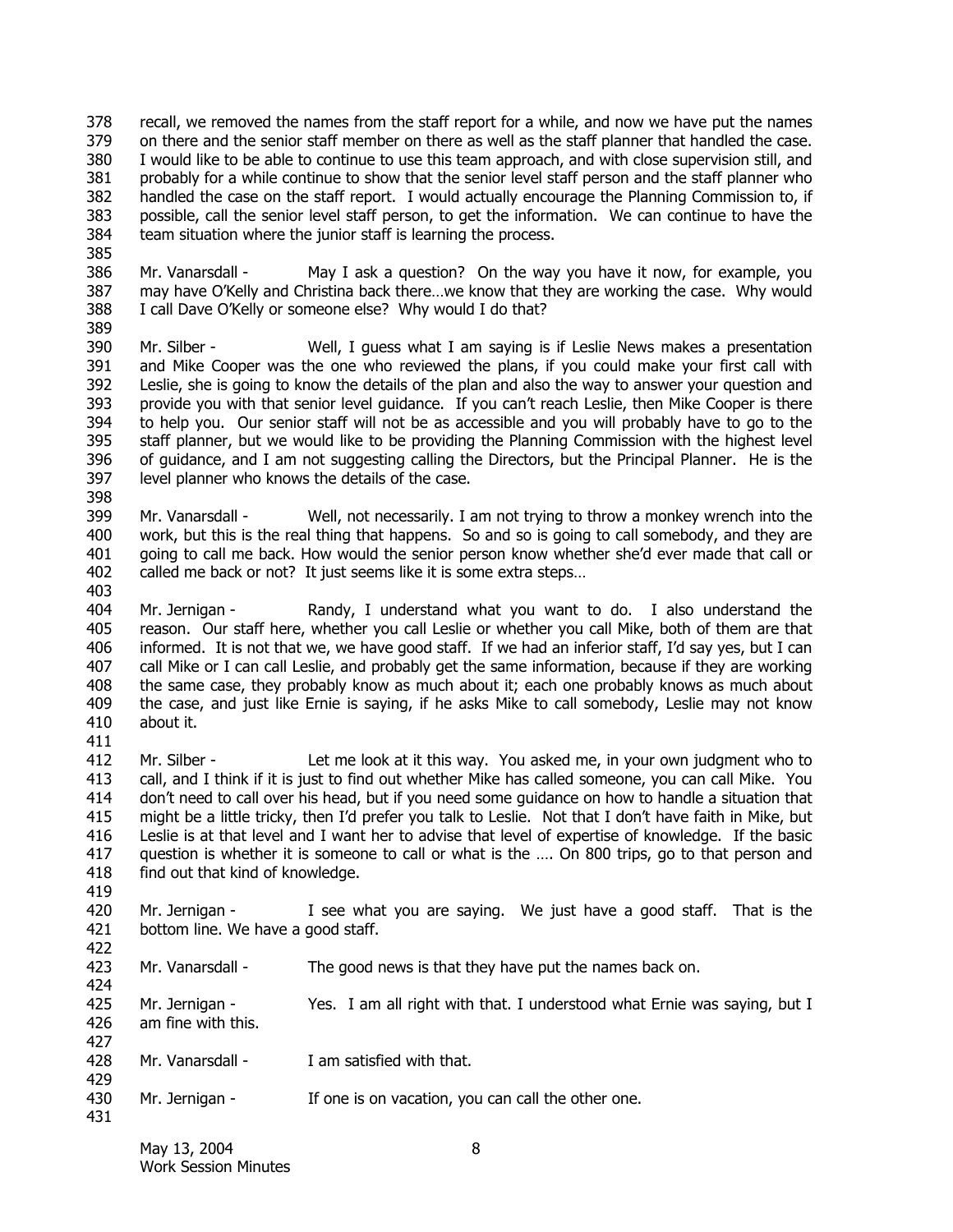432 433 434 435 436 437 438 439 440 441 442 443 Mr. Silber - Another concern that had come up recently was trying to better manage the Planning Commission's agenda. If you recall, there were some concerns about the length of the agenda and back in September and October, they were long, and members had talked about maybe dividing the agenda into two meetings and starting earlier. There were some concerns about how we used the expedited agenda. I think at this point we've got things on a pretty even keel. The meetings don't seem to be long. We do have a very heavy agenda coming up that we talked about maybe starting the meeting earlier and if need be, setting another date, but I think we have that well under control. There were concerns about the completeness of applications being submitted. We are here tonight to tell you a process we have proposed that will deal with the completeness of applications for rezoning applications and Jean is going to walk you through that next. So we are working to improve the applications.

- 444 445 446 447 448 449 450 451 452 453 454 455 456 457 My only concern that I remember dealt with information being received from other agencies on rezoning cases and plans. Even so, we were not really getting good information and we wanted to get better information from those agencies, so a proper evaluation could be made. The length and the time period, you will recall, from six weeks to eight weeks for zoning cases, and with eight they had more time for review and that seemed to have helped some. The agencies now are being required to come to our zoning staff meetings for evaluations of our zoning cases and we can make the best recommendation for Planning Commission, and with the new emphasis on impact fees and cash proffers, the County is really needing to better understand where we are going with development and growth, (unintelligible) and structure and there is a renewed interest in getting the proffers in place, and I think you are going to see this even taking on a broader perspective after we do the retreat, in making sure that we do have proper guidance. Before we get into the Planning Commission's concerns, I thought this might be a good time for Jean to walk us through the proposed revisions to rezoning/PUP applications. Sorry, Jean, I didn't mean to take so long.
- 458

459 460 461 Ms. Jean Moore - Good Evening Commissioners. As Mr. Silber was saying, this segment of the work session focuses on the proposed revisions to the applications for Rezonings, Conditional Rezonings, Amendment to Proffers and Provisional Use Permits.

462

463 464 465 466 While the current application form has been sufficient to process these request, members of the Planning Commission had made good suggestions to include additional items on the application. One suggestion was to add information regarding magisterial district on the form. The proposed application is still in draft form and staff welcomes all your comments.

467

468 469 470 There are three basic areas of revision to the application package. One is essentially housekeeping items. The second is the implementation of Preliminary Review Meetings, and third is an inclusive checklist.

471

472 473 474 475 If you take a look at the application form on Page 6 in the packet, you will notice that all four requests have been consolidated on one application form. There are also new information boxes for magisterial districts, companion cases, and the contact information now includes email and fax number.

476

477 478 479 480 481 482 483 484 The packet also includes a customer guide, which explains the filing and review process from beginning to end. An important aspect of these instructions is it clearly lays out the requirements and deadlines for filing. For instance, the instructions clearly denote that any changes or revisions after filing a case would have to be submitted by 10:00 a.m. on the Monday before the Planning Commission meetings for any proposed changes to a case. Any changes proposed after this deadline will not be accepted. While this may seem customer unfriendly, the positive aspect of the deadline is it allows the County staff and the Commission the proper time to evaluate the revisions and to give more informative feedback to the applicant.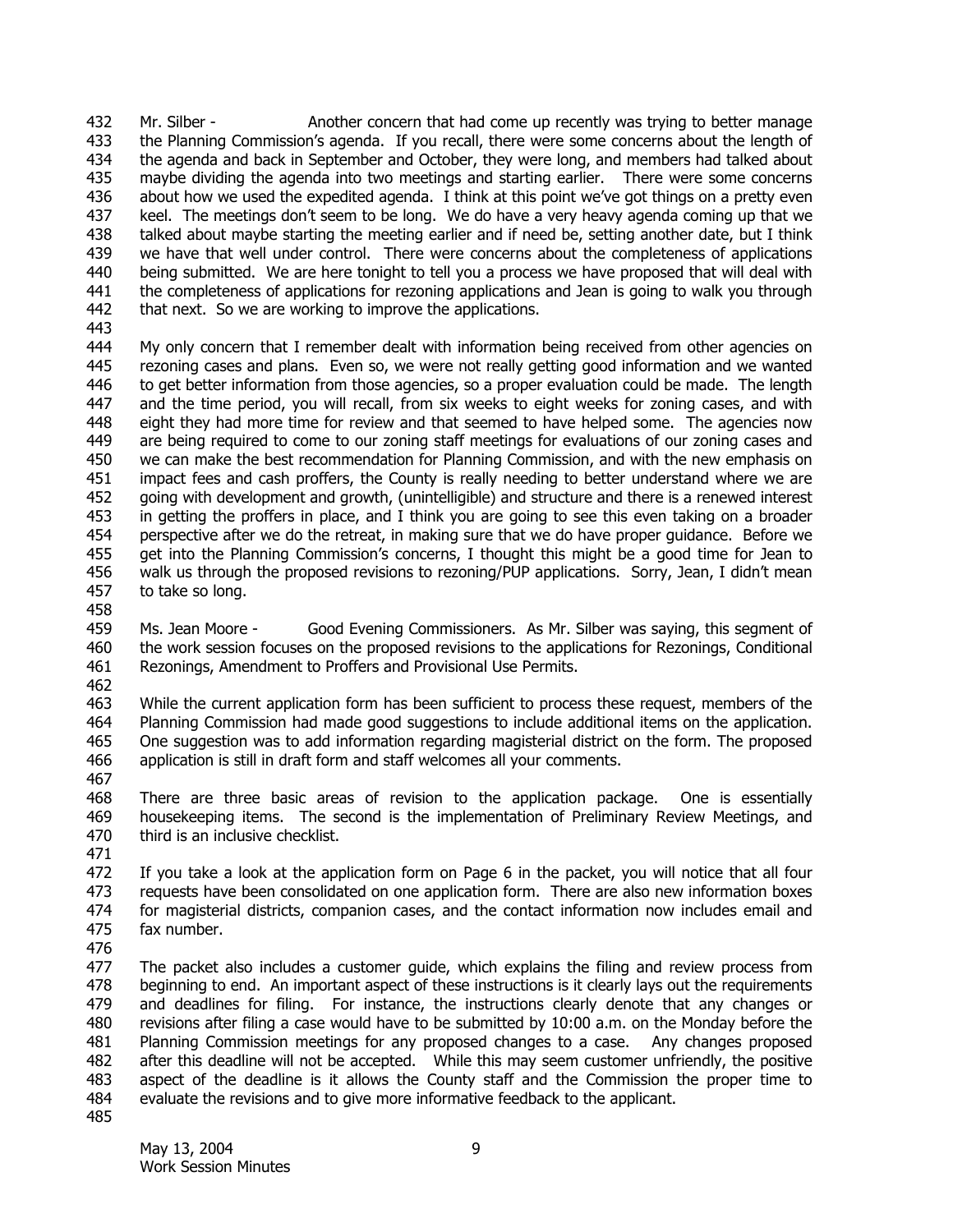Now, to assist customers so that they don't have all of these changes after they file is that we are requesting, as we come to our second item; **Preliminary Review Meetings.** A Preliminary 486 Review meeting will be a mandatory meeting and would happen prior to filing the case. The meeting will allow planning staff to sit down with the prospective applicant and coordinate input with other departments to determine what additional information will be required at the time of filing. After that, it would be clearly documented on the Preliminary Application that the applicant would take with them and we will tell them to bring it back at the time of filing. 487 488 489 490 491 492

493

494 495 The third major change to the application packet is a more inclusive checklist. The checklist incorporates all the items we currently require, plus new items including:

- 496 • Conceptual plans
- 497 • Copies of exhibits in a pdf. format for presentation purposes and reproduction purposes
- 498 499 • A completed Preliminary Review Meeting form, which documents any additional information, that is required based upon their request. This may include:
- 500 501 o Traffic analysis
	- o Site plan for "infill" development
- 502 o Elevations
	- o Title reports and
		- o And documentation of community meetings

506 507 508 509 Most of the items included in the application packet are items we are all ready receiving in some form. The proposed changes will simply formalize these requests in a more efficient manner. The goal of these revisions is to improve the quality of information submitted at the beginning of the review process. By obtaining the necessary information upfront we hope to:

510

503 504 505

- 511 • Assist the Permit Center staff responsible for taking in all applications
- 512 • Reduce incomplete applications
- 513 • Improve information received with applications
- 514 • Enhance communication between applicants and county Staff
- 515 • Reduce deferral requests and, most importantly
- 516 • Improve customer service.
- 517

524

527

533

518 519 520 521 522 Before I conclude my presentation, I would like to take the opportunity to submit a revised proffers for rezoning form. I would be happy answer any questions you have. I'd also like to note the suggestion from Mr. Vanarsdall that we also look at our proffer form, and also with the handout that provides a reference to magisterial district, page number and case numbers.

523 Mr. Marshall - What is PDF?

525 526 Ms. Moore - PDF is zoning presentation software. We use that with our presentations and it is compatible with our system (unintelligible).

528 529 530 531 Mr. Vanarsdall - I have a question. I understand or I found out today that this preliminary review will be given out to the persons who come in to. Sometimes they give out the regular form that is here now, and this form would be in there.

532 Ms. Moore - That is correct.

534 535 536 537 538 539 Mr. Silber - If someone comes in and they want to apply for rezoning, and they come in to get a rezoning application form and on that form we will have a checklist of things they have to do to put out an application with proffers. One of the first things they have to do is set times at this preliminary review meeting, pre-application meeting. That has to be scheduled and you have to have that at least one week prior to the…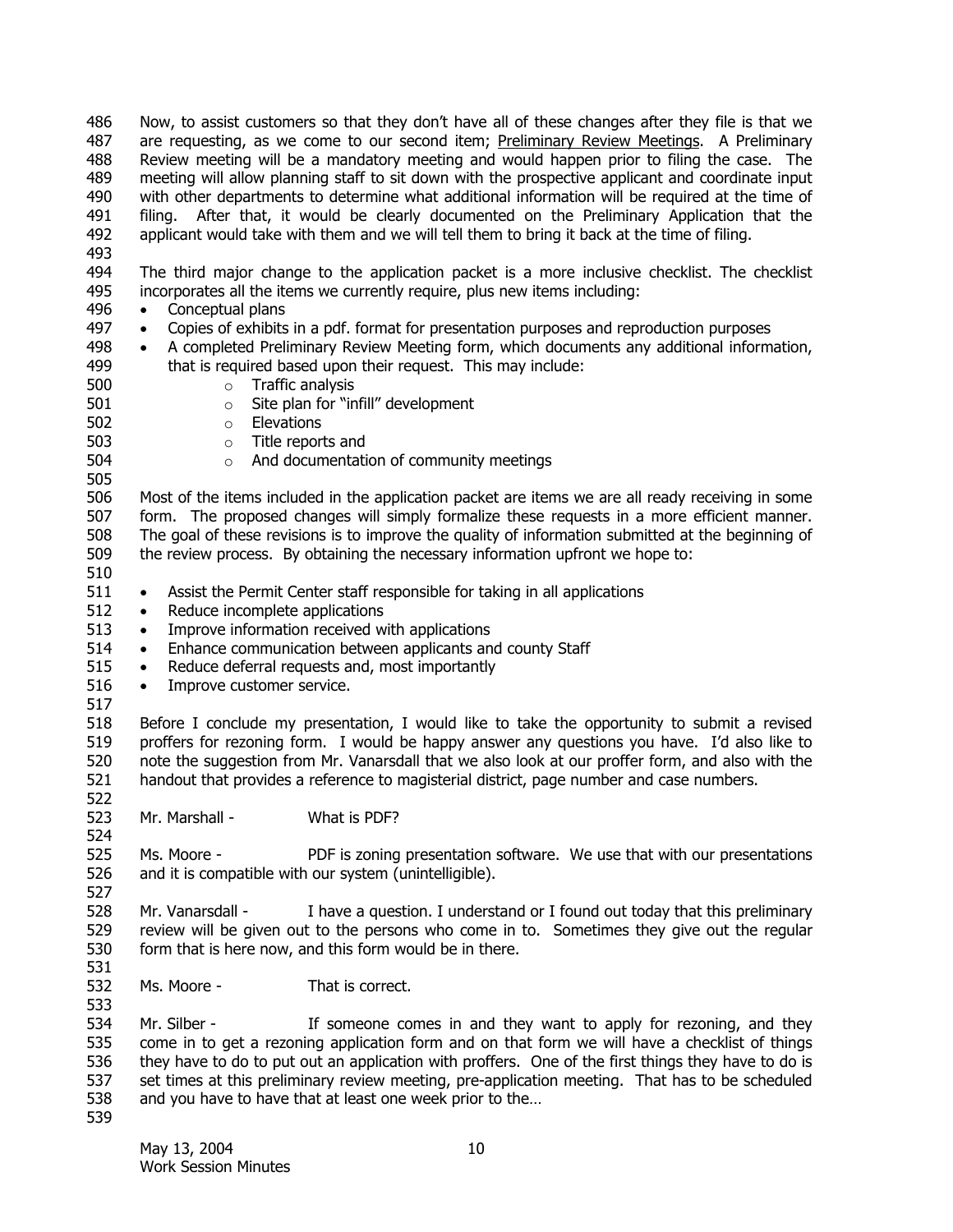540 541 542 543 544 545 546 547 548 549 550 551 552 553 554 555 556 557 558 559 560 561 562 563 564 565 566 567 568 569 570 571 572 573 574 575 576 577 578 579 580 581 582 583 584 585 586 587 588 589 590 591 592 593 Ms. Moore - That is actually all (unintelligible). That would obtain with instructions as well and they can contact or they can call staff. We can fax them a form or they can pick it up. (Members talking – unintelligible) Mr. Emerson - If they come in and say they want to make an application to do so and so, the Permit Center can hand them this little package and they are going to have a list of directions and how it is processed, and they should be able to understand that it more (unintelligible), so you want to get that form so you can….give them a package that explains how the process works. Ms. Ware - That is on Page 4 that you are talking about that you will meet with them and decide what items they might have to have before they file their application, but the ones that are at the top part of the page are the ones that are required. Ms. Moore - Actually, Page 5. That is a Preliminary Meeting Request Form, which they will bring with them at their meeting. What this allows them to do is, if they submit it, we contact the applicant, set up the meeting and give us time to fully use this and talk to other agencies so they can…..(unintelligible). Ms. Ware - So Page 4 is an internal document, then? Ms. Moore - I am sorry. The check list is on Page 4. Mr. Vanarsdall - I have another question, Jean. Is the purpose of conditional rezoning, is (unintelligible) who signs it? Ms. Moore - Actually, this has been brought that up and we are going to add a line to that to print out their names. Mr. Vanarsdall - I saw one not long ago that looked like a loop and the only you would have ever known is that somebody hand tested, so the reason I am asking the question is because you could put beside it or under it (print name). That is what everybody else does. Ms. Ware - We will do that. On the change in the deadline to 10:00 a.m. on Monday, which is 48 hours right now, this is different here, and if they don't have their revisions in by that time that they must request a one month deferral. But it is at the discretion of the Planning Commission, not the Commissioner. At this point, you know, an applicant can come in and say, "Well, we want a deferral for a month." And the Commissioner in that magisterial district is someone that… Mr. Silber - I am not sure that it is that much different than the way that it is now. The way is it now is 48 hours for the Planning Commission to waive that. We are just saying it needs to be 10:00 a.m., Monday, before the Thursday meeting, the Planning Commission can still waive that. Mr. Marshall - When they show up they could ask us if we want to waive it or we're going to make them take the deferral as required. Mr. Silber - It takes the whole Planning Commission to waive that. Mrs. Ware - Right. Okay. I guess my questions is how much do we want to...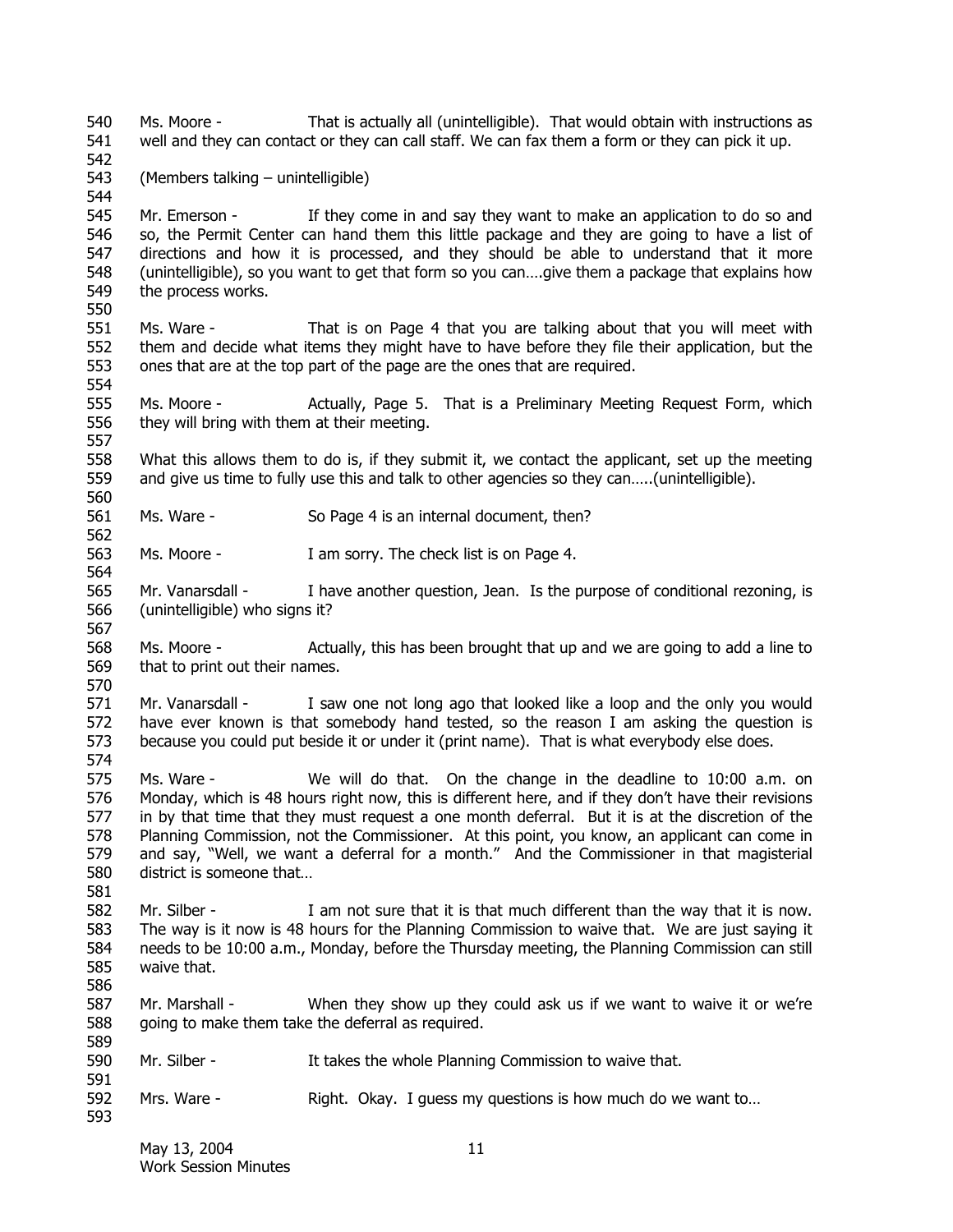594 595 596 597 598 599 600 601 602 603 604 605 606 607 608 609 610 611 612 613 614 615 616 617 618 619 620 621 622 623 624 625 626 627 628 629 630 631 632 633 634 635 636 637 638 639 640 641 642 643 644 645 646 647 Mr. Marshall - The only way it will work... Mrs. Ware - The only way folks. Mr. Marshall - …in Chesterfield there is Mr. Gecker, who is a real stickler for that. They have learned that on his cases, if they don't have it in then they can forget about it. They had better just write in and take the deferral and don't waste there time coming to the meeting. Mrs. Ware - So this would give us, as a Planning Commission... Mr. Marshall - Some leverage to make them do... Mrs. Ware - Yes, one it would give us the opportunity to say, okay, this is where the change is, this is implemented now and… Ms. Moore - I think that over time once that is implemented the applicant will learn that and they'll learn when to get the revisions in so we can adequately review it. Mr. Jernigan - I have a question. I think this is great and I think this will get us on the right move, and I believe what you are saying, I think they will keep pushing us along and it will probably come to a point when we'll say, okay that is it. Mrs. Ware - We will have to draw the line. Mr. Jernigan - We'll draw the line, then after a few case get deferred they will get them in on time. My question is on the traffic analysis, which I may be…probably discussed this with a couple of people already. When you say a traffic analysis on a zoning case, is this just input from Tim Foster or is this an independent traffic study done by an outside firm? Ms. Moore - I think...case by case. This meeting is set up to answer that. It may be one or the other, Mr. Jernigan. It depends on the case when it comes in. But certainly we are going to get input from the Public Works, Traffic Engineering Division. Mr. Jernigan - What I mean is, I don't want to have it to where everybody has to do, have a traffic study done because they are expensive. Ms. Moore - That is why it is included as a maybe. It is not an absolute necessary requirement, but the good thing about that is that we can identify that before they file. They are going to know that so that is going to improve customer service because they are not going to be surprised two months down the road, oh you need this. We think it is a positive aspect. Mr. Emerson - It does say maybe required. Mr. Jernigan - Okay. Mr. Emerson - At the bottom of the page 4. It said, "Maybe required by Public Works." Mr. Jernigan - Okay. Mr. Donati - At what stage would it be triggered at, the traffic analysis? Mr. Silber - The traffic engineer will determine that at the time of the preliminary meeting. He will say, the size of this, the scope of this, the road network out there is going to require a traffic impact study. They have got to go and hire their traffic consultant to do…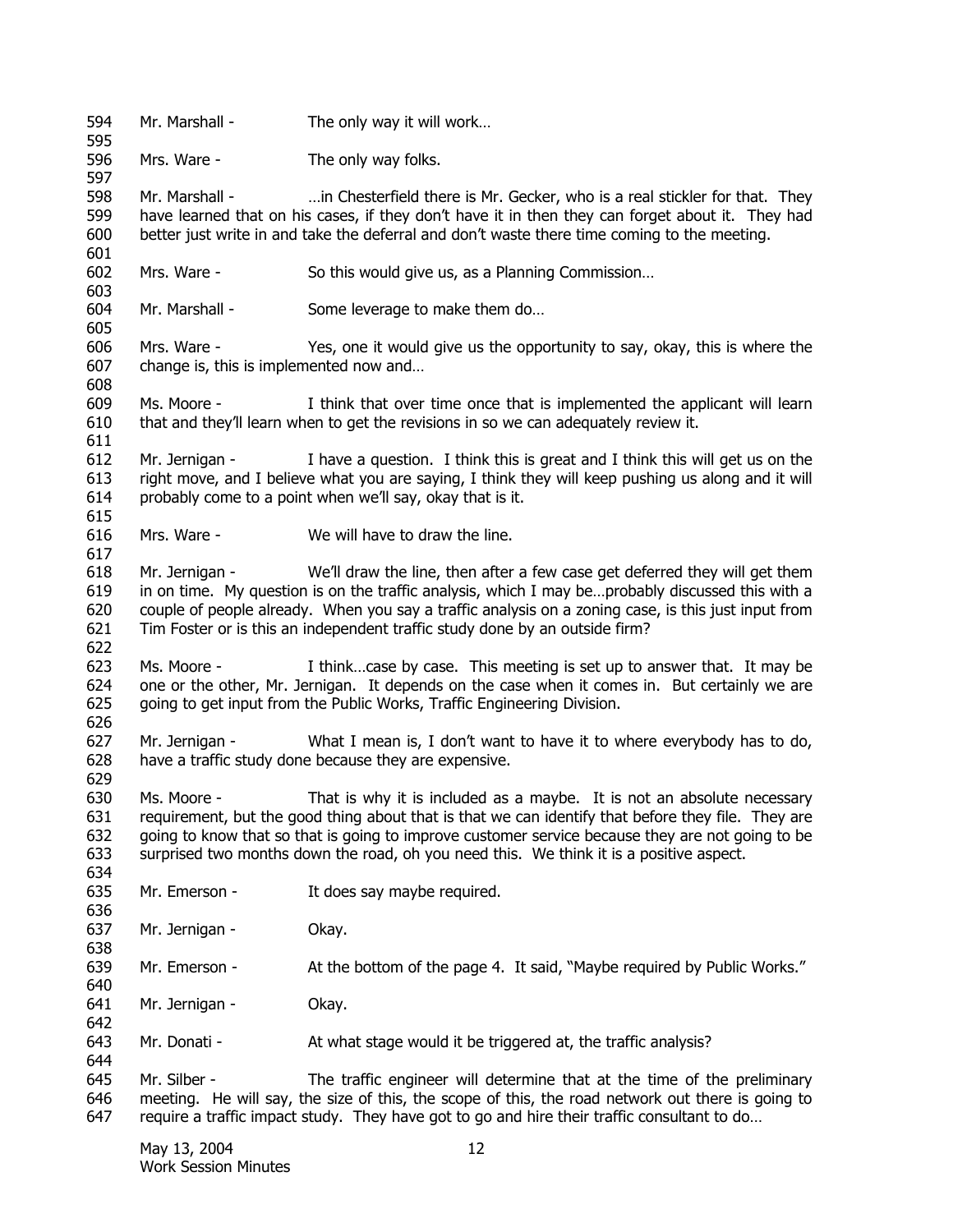651 652 653 654 655 656 657 658 659 660 661 662 663 664 665 666 667 668 669 670 671 672 673 674 675 676 677 678 679 680 681 682 683 684 685 686 687 688 689 690 691 692 693 694 695 696 697 698 699 Mr. Silber - Yes, sir. We get them on quite a few. I would say like 15-20%. The traffic engineer asks for them and we get them. We've got one right now for Liesfield Farms, doing traffic impact study, Reynolds, Guminick. I guess we do 20%, traffic analysis. The traffic engineer reviews those, if it is on a state route, VDOT has to review those. It takes Tim 30 days and VDOT is about 45 days, then Tim gets the comments back to them and usually revise the impact study and there is maybe certain road improvements that can be made based on the traffic generation. Mrs. Ware - Do they sometimes do the traffic studies in order to better their own position without being asked? Mr. Silber - Cocasionally. Mr. Marshall - They only turn it in if it helps. Mrs. Ware - Yes. Mr. Jernigan - Well, this will clear things, because at the pre-application, I think we will set and discuss whether we feel… If Tim Foster is there and he said, "I think we need to do one", then we can negotiate… I've got a case out there now, Randy that I'm going to allude to, I guess. I think we need to set down and discuss it with traffic and see what we have to do. Mrs. Ware - Where will the Commission come in when you are going through this process? You have the pre-application process, do you then, will you then give some report to the Commissioner as to what is going to be coming along, or nothing until the application is processed. Ms. Moore - I think it will substantially stay the same. We always make contact with the Commissioners, but as far as (unintelligible) at the preliminary review meeting we don't have that scheduled right now. Mrs. Ware - When are you looking at implementing this? Mr. Silber - We will ask Mr. Silber. Mr. Silber -  $I$  think what we will have to do is; if you all have any suggestions we need to incorporate those into this. We then need to inform the development community, because there are some sizable impacts here. Give them some time to absorb that and then we maybe start in the fall or something. Mr. Jernigan - Well, Ernie had one thing to which he hasn't said anything about. When people are filing for a restaurant, a medical office, can you put on there who it is? Mr. Vanarsdall - That was one of my suggestions. Mr. Jernigan - Yes, it is in there, but you didn't say anything. It is in the paperwork. Just like a medical facility, can we say it is a dental office, can we say it is a doctor's office, rather than just a medical center? If it is a restaurant…

Mr. Marshall - (unintelligible) right here on the board that would be a prime example.

648 649 650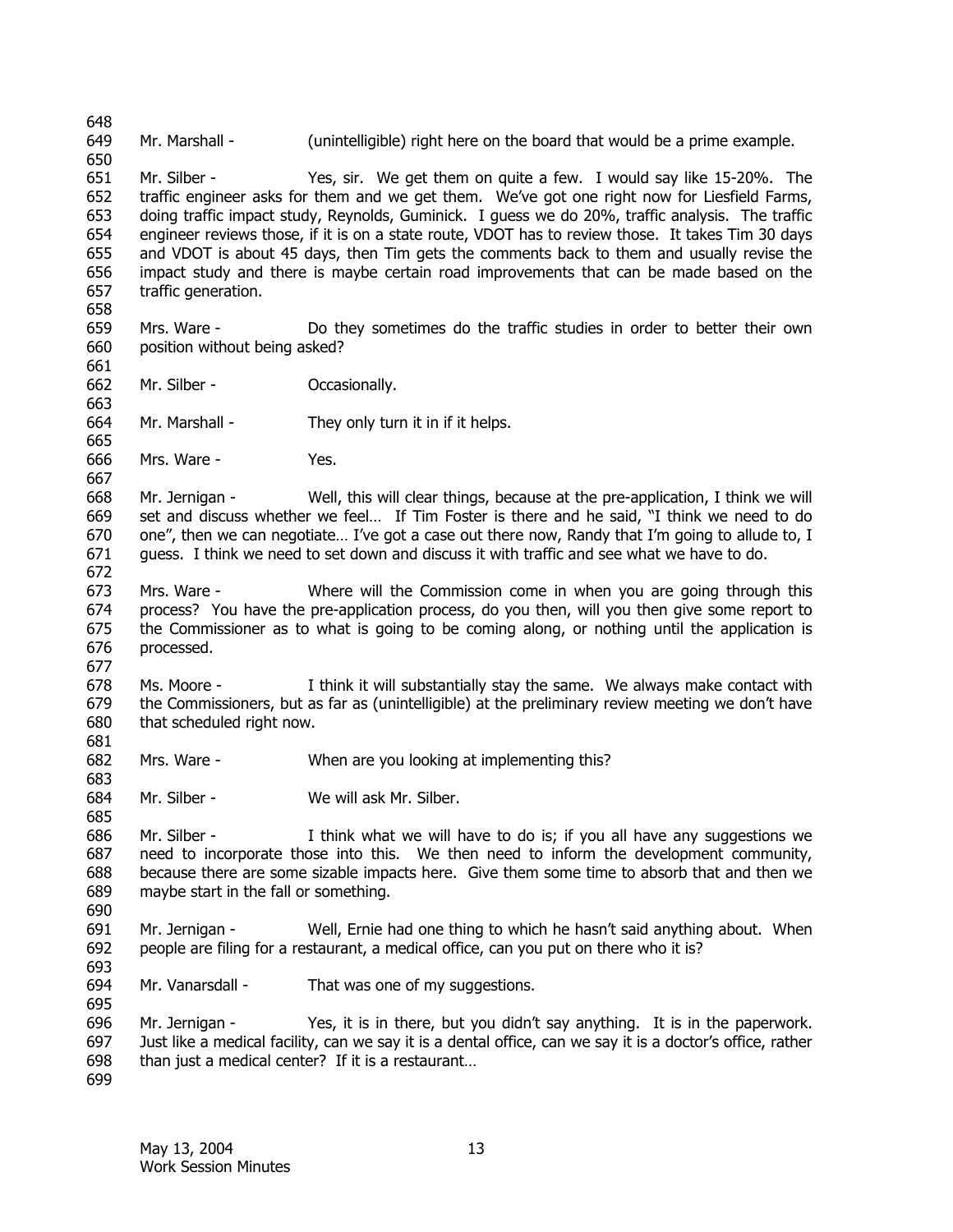700 701 702 703 Mr. Silber - Are you talking about when they file the application they know it is going to be dental office and can't we put it in our staff report it is a dental office instead of calling it medical?

704 Mr. Marshall - Yes, if it said retail they can say Wal-mart.

706 707 708 709 Mr. Vanarsdall - You know we have one, one time on Libbie Avenue, medial purposes and I got called from so many people, oh they are going to put another laboratory over there. I talked to Joe and he said it is nothing but a dental office for one dentist, one chair.

710 Mr. Silber - Well, I think we as staff can be...

712 Mr. Vanarsdall - That is the way it is in the paper. That is why they call me.

714 715 716 717 Mr. Silber - I think we can be (unintelligible) when we know what the use is. We don't want to put out there it's a Red Robin Restaurant, we can just say it is going to be a restaurant.

718 Mr. Jernigan - Right.

705

711

713

719

721

729

734

736

744

746

748

750

752

720 Mr. Silber - Then we can maybe not be so generic to help the situation.

722 723 724 725 726 727 728 Mr. Vanarsdall - That would take care of itself with the new application. And somebody who takes it said, "what is it you want to do there?" instead of saying a cloak and dagger thing. You just say dentist office. Like Ray said, you know, a formal grocery store, if it is a Food Lion, put Food Lion. In spite of going to these APA things and going and having a nice time we do go to classes. I went to one, one time for an hour and a half, boring because it had three people saying the same thing. They try to get this over to you, it is simple, simple things. Just like attorneys (unintelligible), I don't mean all attorneys are simple.

730 731 732 Mr. Silber - We will take that under consideration. What you are saying is try and keep it simple and explain what it is.

733 Mr. Vanarsdall - Yes, if you read all this it was right there.

735 Mr. Silber - We did.

737 738 739 740 741 742 Mr. Vanarsdall - Keep the location maps simple... I had to give them a call and find out the Toyota Place and I'm familiar with Broad Street. Across the street there is a Signature Furniture Store, but wouldn't you put next to it where a thing is going, like Moore Cadillac, I bet everybody in Richmond knows where Moore Cadillac is, it is next door too. What was the secret on the map?

743 Mr. Silber - You want to go through these? We can talk about these, Ernie?

745 Mr. Vanarsdall - Well that is up to you.

747 Mr. Silber - Think we should.

749 Mr. Vanarsdall - I know we are running short.

751 Mr. Silber - Is there anything else on this portion that Jean has.

753 Mrs. Ware - No, I think it looks great.

> May 13, 2004 14 Work Session Minutes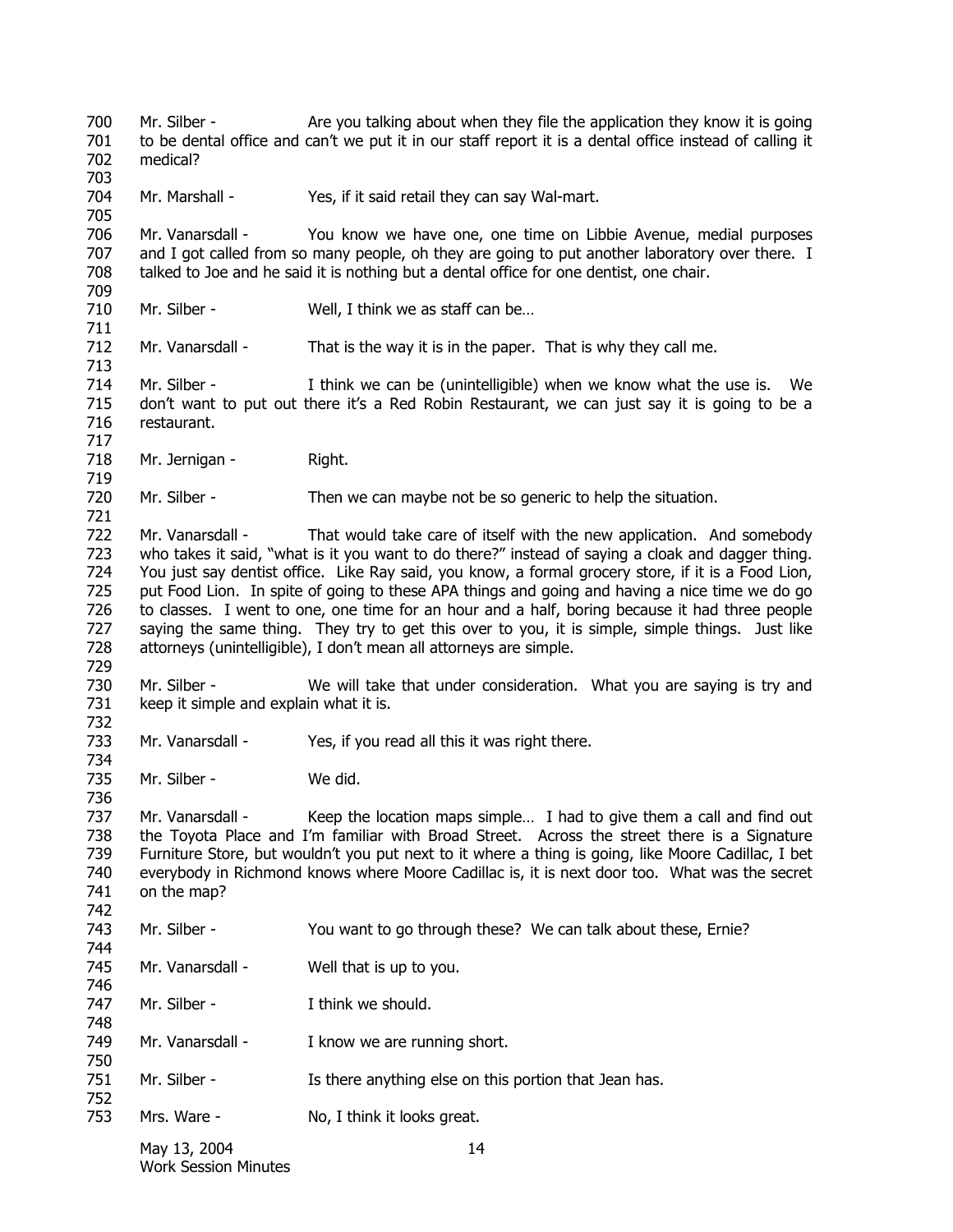754 755 756 757 758 759 760 761 762 763 Mr. Emerson - I think one thing we should add, Randy, while I know you probably are more concerned about the reaction, maybe the impact, on the impact to the development community. We are still rather lenient even proposing this process then in Chesterfield is. Chesterfield requires, they set aside one day a week, if you miss that day, if your preliminary meeting, sorry we've got a way to all the schedules, try to get on the schedule and that schedule is full you've got to wait to that following Tuesday and they pull in the whole staff. So we are still, while we are trying to tighten our process (unintelligible) to get more information, we are still being more lenient then some of our sister counties.

- 764 765 Mr. Jernigan - I've heard that somewhere in northern Virginia that when you file, it is a year before they hear the case.
- 767 Mr. Silber - Right, Fairfax.
- 768 769 Mr. Emerson - Fairfax.

766

770

772

774

776

778

780

784 785 786

791

793

795

802

- 771 Mr. Silber - Fairfax, it is a year.
- 773 Mr. Jernigan - I think this looks good.
- 775 Mr. Vanarsdall - I do too.
- 777 Mr. Jernigan - You did good, Jean.
- 779 Mr. Vanarsdall - Jean, that is really great.

781 782 783 Mr. Silber - Why don't we run through some of these comments that we've collected. Let me try to address some of these if I can, Ernie. Does everybody have the list from Mr. Vanarsdall?

- 1. The first one talks about putting the names back on the reports. We have discussed that.
- 787 788 789 790 2. Reduced the reading of the entire case. We are able to shorten that to the extent we can. I want to make sure that we get information out there in reading a case so that if there is someone in the audience they know what case it is. I don't think we need to read the entire case, we can shorten it. Joe and I will work on…
- 792 Mr. Vanarsdall - You can talk to Tom Tokarz, he will tell you.
- 794 Mr. Silber - I think I'm going to talk to Tom Tokarz he may tell us to read more.

796 797 798 799 800 Mr. Vanarsdall - There again, why do I need to know a (unintelligible) Nine Mile Road, 300' from Williamsburg Road and halfway between Norfolk and Roanoke and if I setting in the audience all I want to know is if it is my district or is this the case I came to see. Then you say the pertinent information. That is just my suggestion.

801 Mr. Silber - Okay.

803 804 805 806 Mr. Vanarsdall - There again (unintelligible) California in APA say the same thing. They said if you are a little bitty community or village you could say it is behind Joe Blows barn, across the street from Ms. so and so farm. Only in a bigger area like we are you still can just put the pertinent information on. All of these things to reduce the time; that the people setting in the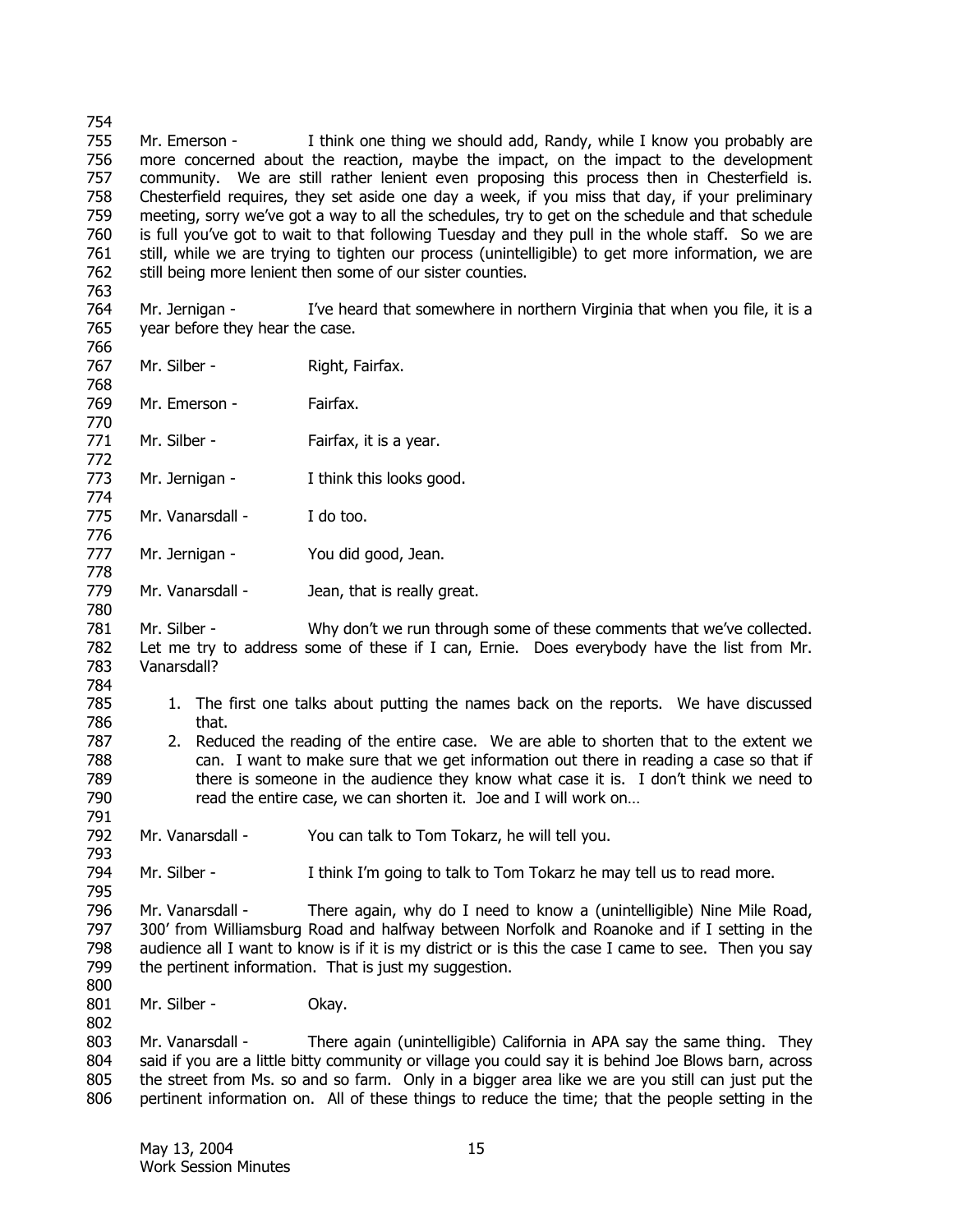807 808 audience are there to hear the case and we can talk about the case we're on. Not to get us out of the door, this is our job we accepted it. You all like leaving early…

- 810 Mr. Silber - We will take that under consideration.
	- 3. Number three talks about the Chair should also announce the District and repeat the case number.

815 816 817 818 819 Mr. Vanarsdall - Lisa, asked me about that. The Chair should right after (unintelligible). The Chair should say this is in the Tuckahoe District, case C so and so. People want to hear the district, we found that out the hard way. Somebody will come up to the mike, I didn't hear that…

820 Mr. Silber - **Alright, that can be done.** 

809

821

832

834

840

842

822 823 824 825 826 4. Speaks to consistency between the agenda and the staff report on how we are listing these, applicant and the name of the case. We are going to take a look at that and see if we can't improve on having them the same or something very similar to the same. To be honest with you I'm not real sure why we do it the way we do it.

827 828 829 830 831 Mr. Vanarsdall - My thought on it, since I suggested it and I have one in my hand, Verizon Virginia, Incorporated, it said on the green, it said on the agenda Henry L. Wilton for Verizon. Many times, all the time it has the attorney name on the agenda but never on the green sheet and I was wondering why we couldn't do that. What the people who come in and the hand out they get is the agenda, I mean is the…anyway it doesn't have what it needs.

833 Mr. Silber - Well, we will look at that. I think the...

835 836 837 Mr. Vanarsdall - Any of you all have any suggestions or opposition to this or suggestions let me know because I'm just suggesting it.

- 838 839 Mr. Silber - I don't hear any criticism. Mr. Vanarsdall on items 5 and 6, this speaks to showing on the locational maps…
- 841 Mr. Vanarsdall - We have already talked about that.

843 844 845 846 847 848 849 850 851 852 853 854 855 Mr. Silber - Let me mention this to you, because I don't want you to think that we can't do this, but let me tell you my prospective. We prepare, I know this because we just finished with the budget. This past year we prepared 2700 maps and we have a limited staff that prepares these maps and they are generated by different formats, but most of them are generated off the GIS, Geographical Information System. For us to, I'm not trying to make excuses, but for us to take each of these maps and create them and then go back and try to identify certain locations, buildings, or structures on them would take a tremendous amount of time. I don't disagree that when we look at these maps that they can be enhanced or improved if it had American Signature or Moore's Cadillac because those are some key features that you look at and your eye picks up, when you look at a map. But, with staff resources that we have makes if difficult for us to pull out these maps and then adding these or somehow identify some of these locations. We will take a look at it, but…

856 857 858 859 860 Mr. Vanarsdall - That is alright. Mr. Silber - It is a big request. Mr. Vanarsdall - That is the point, I wouldn't know.

> May 13, 2004 16 Work Session Minutes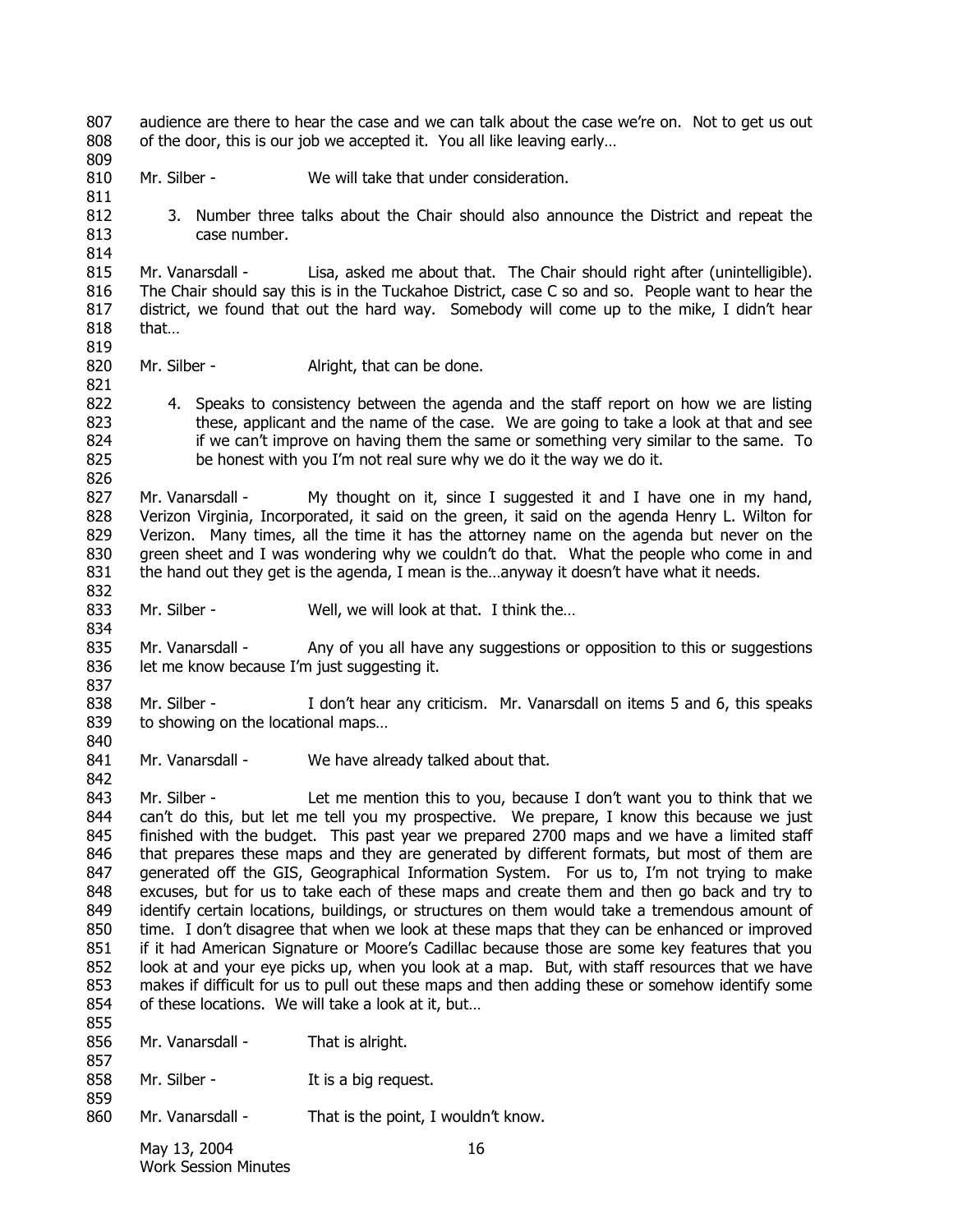861 862 863 864 865 866 867 868 869 870 871 872 873 874 875 876 877 878 879 880 881 882 883 884 885 886 887 888 889 890 891 892 893 894 895 896 897 898 899 900 901 902 903 904 905 906 907 908 909 910 911 912 913 Mr. Silber - Right. Mr. Vanarsdall - So that may be a bad suggestion. Mr. Jernigan - Well if in the description if you would put it is next to Moore's Cadillac you don't have to put it on the map. Mr. Marshall - If you put it in the report. Mr. Jernigan - If you put it in the report. You just say it is next to Moore's Cadillac, we will know where it is. Mr. Silber - So somewhere in the report you would like to have better identification as to… Mr. Jernigan - Description. Mr. Vanarsdall - You already covered number 7, right? Mr. Silber - Right. 8. Talks about the signage and the rezoning signs. I can tell you that we have made changes within the last two months. I have met with staff and we are now putting rezoning signs out 3 weeks before the Planning Commission Meeting, where as before we were doing it about 10 to 12 days before the meeting. So we are doing it 21 days, at least 21 days. I don't want to do it sooner then because what will happen is if you put it out to early you all will get calls, staff will start to get calls and we won't have evaluated the case, you won't have your staff report… Mr. Vanarsdall - That is our department not the staff job, getting the telephone calls. Mr. Silber - They are going out 3 weeks now before PC Meetings. Mr. Vanarsdall - That is good. Mr. Silber - I don't know what you mean by number 9. It said is it possible to consolidate some of the rezoning… Mr. Vanarsdall - This again, and maybe you can't do it, maybe you don't notice it. But I have one right here, which happens to be Ray's tonight, I'll put it back in the file when I'm finished. I'll just use this as an example. On the front page it tells us that it is R-2AC Family Residence, Agricultural District is what it is now, it gives the acreage and it tells where it is, eastern side of Osborn Turnpike…you turn it over under column 3 it has that whole same information, then you go down to number 4 it has the same thing. Mr. Silber - So it is repeating the same information in the reports. Mr. Vanarsdall - It looks like to me we have got all of it on the front page, and the same thing with number 3, number 3 is Land Use: The applicant requesting the zoning so and so…here it is again number 5; the Land Use Plan recommends Suburban Residential so and so…same thing.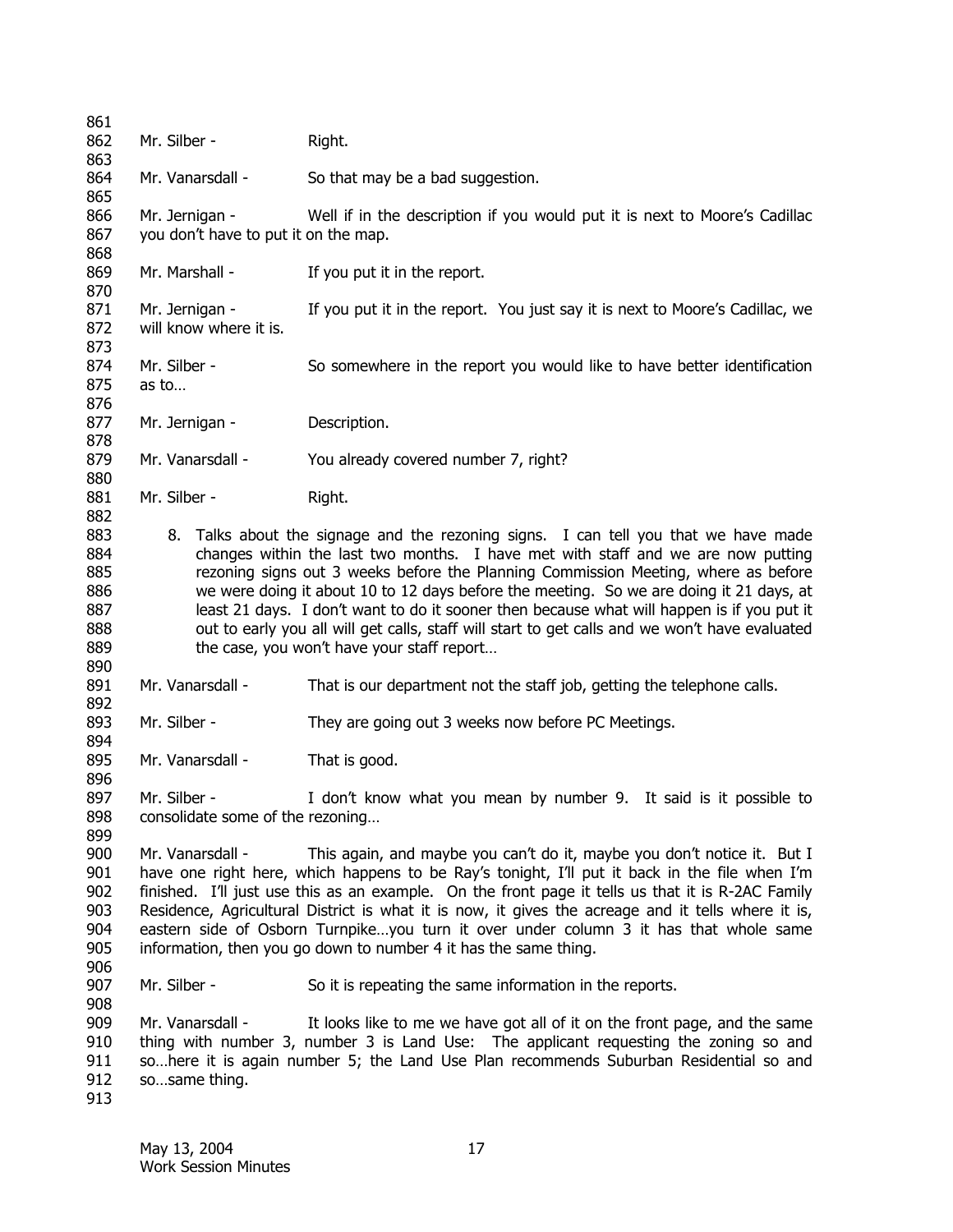914 915 916 917 918 919 920 921 922 923 924 925 926 927 928 929 930 931 932 933 934 935 936 937 938 939 940 941 942 943 944 945 946 947 948 949 950 951 952 953 954 955 956 957 958 959 960 961 962 963 964 965 966 967 Mr. Silber - Okay. You point is well taken. I think we can correct that. I think our reports have maybe gotten longer and we can make them shorter. Staff will probably appreciate typing lessons. Mr. Vanarsdall - That is all I had. Mr. Silber - You had a couple more. Mind if I touch on them? You asked about going from 8 weeks. We went to 8 from 6 weeks, has that helped? Yes, that has helped. We are finding the benefit of that. Mr. Vanarsdall - That might be cutting that to short. I asked Jim Theobald about it who handles a lot of these things for us and you all know. He said that 10 days would be alright, but not a week. Mr. Silber - Are you talking about the Planning Commission receiving staff reports? Mr. Vanarsdall - We receive our packets two weeks before the meeting. I was just thinking that if we didn't receive it 2 weeks would that give them more time to put things into the report that we wouldn't have to check on and the report would be more complete. I know that can (unintelligible)…but you all can talk about it. Mr. Silber - We can talk about it. The reason we do 2 weeks was, back about 6 or 8 years ago the Commission wanted to get the reports earlier. So we moved it from 1 week to 2 weeks. I kind of like that because you all become informed about these cases earlier in the process. Mr. Vanarsdall - For me it doesn't make a difference because I work mind as soon as I get the preliminary report. Both, the POD and the Rezoning. So it doesn't make a difference to me, except I want the write ups, I like the write ups. Mr. Silber - Two weeks or less than 2 weeks? Mr. Marshall - I like two weeks. Mrs. Ware - Thike two weeks. Mr. Jernigan - I tell you what, lets leave it like it is and then see what the preapplication report does. Because that may change the complexion of the whole thing. Mr. Vanarsdall - It might. Mr. Jernigan - If we stream line that, we may be able to extend the two weeks, we may get it 10 days prior and give the applicant time to get some… I think the pre-application report is going to be a solution to some of our problems. Mr. Vanarsdall - That is alright with me. Mr. Silber - Ernest those comments were excellent we will work on those. There were comments also received from Mr. Marshall and I think the first one was probably addressed. One of them said cases are being put on the agenda prior to being sufficiently worked. I'm not sure there is a lot we can do about that. Mr. Marshall - The Music Limbus Cases were one.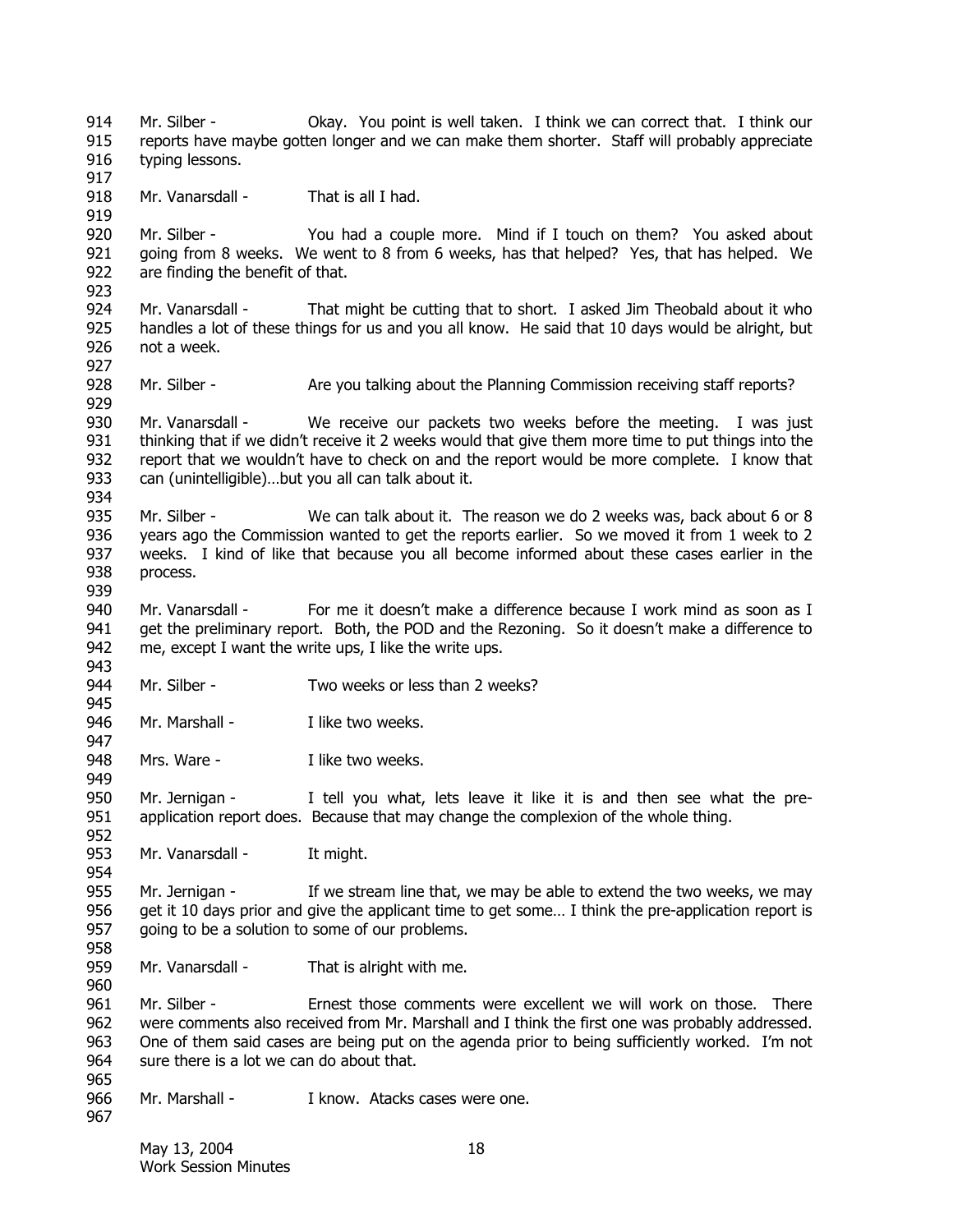968 969 970 971 Mr. Silber - But we certainly (unintelligible) this pre-application process we should be getting better information early on and that may help a bit. Number 2 speaks to the preapplication. Number 3 said, on the deferred cases summarize the case …

972 Mr. Marshall - We went over that.

973

986

992

1000

1006

1009

1014

1019

974 975 976 Mr. Silber - We went over that. Mr. Archer mentioned that tot lots. We are going to talk about that in just a few minutes. Also mentioned staff making presentations and we talked about the three; provide one contact person per case, we discussed that as well.

977 978 979 980 981 982 Mr. Jernigan's comments were more technical in nature and we will, not forget about the parking requirements in fact we have already utilized the Richmond Regional PDC to do a study on the parking requirements and we hope to be bringing in an ordinance forward in the next several months, hopefully, on revamping all of our parking requirements.

983 984 985 Mr. Jernigan - Well, what happened to me on that; when I saw Chris had tot lots I figured; it kind of put me off on another tangent. So that is the reason I came up with these even though later I figured this was basically…

987 988 989 Mr. Vanarsdall - Well, the first meeting we had was about how to run a meeting and how to make…of everything and there wasn't anything about parking lot, hospital lot.

- 990 991 Mr. Jernigan - But, number 2 we have a problem with, those daycares and we will have to address that.
- 993 994 995 996 997 998 999 Mr. Archer - The only thing I was and I talked with some of the staff about this. We so often get zoning cases and they say I'm going to put a tot lot over here and they build 400 houses and swing one tire out of a tree and that... We don't have any standards at all to say; I think it ought to be based on the size of the development… And my comment about staff presenting it was just a (unintelligible). Staff, they all have the opportunity to plan it and it helps us to (unintelligible). You may get to the point where somebody is forced into making a presentation and they haven't had a lot of practice at doing it.
- 1001 1002 1003 1004 1005 Mr. Silber - The time now is 6:17 and we need to be downstairs by 7:00. There are a number of approaches we can take. We could (a) go ahead and break and have you get dinner, have everybody get dinner and Leslie can you present while the Commission is eating. That is one option, another option is to put off the tot lot thing until another time, or do you just want to just…
- 1007 1008 Mr. Archer - I don't have to heard that tonight. Because if I do they are going to jump on me, so.

1010 1011 1012 Mr. Jernigan - Like I said we got the important stuff, was Commission procedures. Like Chris said, he doesn't have to worry about the tot lot. We got the important…

- 1013 Mr. Archer - We are doing something with it is what I understand.
- 1015 1016 1017 Mr. Silber - There has been a lot of work done on it and that has been shared with you in the packet.
- 1018 Mr. Archer - Right.
- 1020 1021 Mr. Silber - Leslie has a presentation, she could tell you more about it, but what we are going to recommend is that we do have these guidelines and we would like to eventually